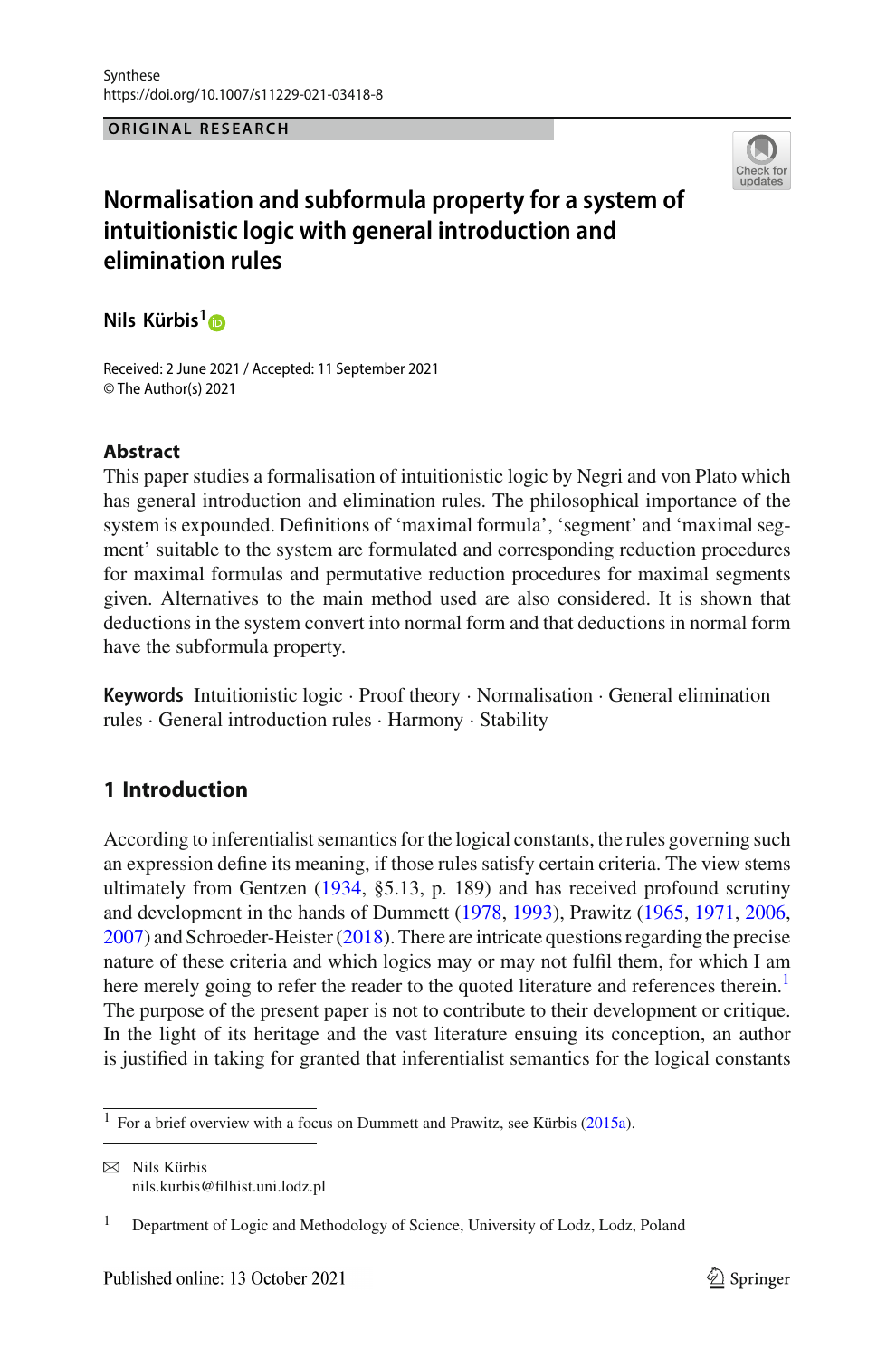is a topic worth exploring without needing to establish its foundations from scratch. I will here only rely on two aspects of the criteria that rules ought to satisfy that are generally agreed upon: (a) that there must be a certain balance, called, following Dummett, *harmony*, between the grounds for deriving a complex formula by one of the introduction rules for its main operator and the consequences of using such a formula as the major premise of an elimination rule; (b) that deductions in a formalisation of logic in natural deduction ought to be subject to a *normalisation theorem* which establishes that any formula that is the conclusion of an introduction rule and major premise of an elimination rule (for its main connective); may be removed from a deduction. (b) is generally regarded as a necessary condition for (a). A little more precisely, a deduction is in *normal form* if (i) it contains no *maximal formula*, that is a formula that is the conclusion of an introduction rule and the major premise of an elimination rule (for its main connective); and (ii) no *maximal segment*, that is a sequence of formulas of the same shape arising from the applications of certain rules the last of which is major premise of an elimination rule.<sup>[2](#page-1-0)</sup> The normalisation theorem for a system establishes that any deduction in it can be transformed into a deduction in normal form. A deduction has the *subformula property* iff any formula that occurs on it is a subformula of either an undischarged assumption or of the conclusion. If deductions in normal form have the subformula property, then for every deduction in the system, there is one with the subformula property. Details and precise definitions to follow in due course. The present paper proves a normalisation theorem for a system of intuitionistic logic by Negri and von Plato [\(2001](#page-24-9), p. 216f) that captures aspect (a) of inferentialist semantics for the logical constants particularly neatly. It also satisfies aspect (b). Negri and von Plato do not prove normalisation for their system directly, but observe that it follows by translation into sequent calculus, a special case of a cut elimination theorem proved for a system of multiple conclusion sequent calculus by restriction to single conclusions, and translation back into natural deduction (Negri and von Plat[o](#page-24-9) [2001,](#page-24-9) p. 215). The subformula property follows therefrom. The contribution of the present paper is to provide a direct proof of normalisation for their system, which raises interesting issues and requires new techniques. Major consequences of normalisation, such as the subformula property and consistency, are also drawn.

Negri and von Plato's system has some quite original features. The introduction rules for a connective ∗ are formulated in terms of the discharge of assumptions of the form *A*∗ *B*, and every rule of the system is one that allows the derivation of an arbitrary formula from side-deductions of that formula and some further premises, as is the case with disjunction elimination in Gentzen's system. The difference between introduction

<span id="page-1-0"></span><sup>&</sup>lt;sup>2</sup> I will, as best as readability allows, distinguish occurrences of formulas in deductions from a more abstract notion of formula that applies to formulas of the same shape or form, as it is customary to say. The latter could also be referred to as formula types, the former as their tokens. For brevity, by 'formula' I often mean an occurrence of a formula, but I will be explicit about the distinction where this aids understanding. There are also schematic formulas and their instances, which may or may not be formulas of the same shape, by which the general statement of a rule of inference is distinguished from its application in a deduction: the former uses schematic formulas and specifies the common form of all its instances, the latter have formula occurrences as their premises and conclusions and are used in the construction of deductions. I will thus speak of rules as well as of their applications, but for the sake of brevity by 'rule' I will often mean an application of a rule. This clarification and the ensuing greater precision in the use of terminology was added at the request of previous readers of this paper.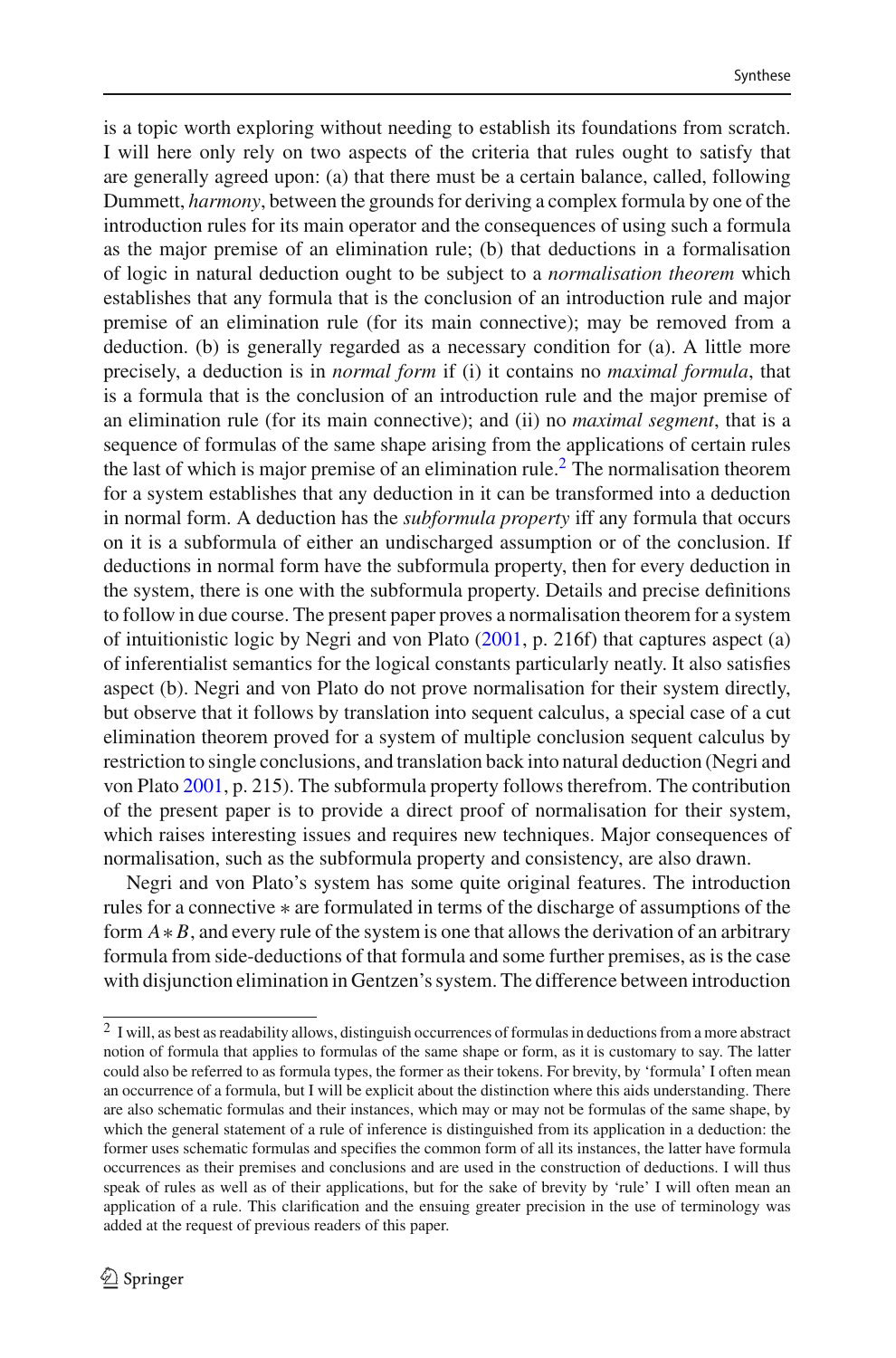and elimination rules lies in whether a formula with the connective governed by the rules as main operator is discharged above a side-deduction required for an application of the rule or whether such a formula is a premise of the rule.

Deductions in Gentzen's formalisation of intuitionistic logic in natural deduction can be brought into normal form and these deductions have the subformula property. This was shown by Prawitz  $(1965, Ch. IV).$  $(1965, Ch. IV).$ <sup>[3](#page-2-0)</sup> Normalisation is a subtle process, and changing any rules in a system immediately raises the question whether both properties still hold for deductions after the modification.

The present paper answers this question in the positive for Negri's and von Plato's formalisation of intuitionistic logic. To do so it is necessary to adjust the definition of 'maximal formula', 'segment' and 'maximal segment' given by Prawitz, and accordingly to reformulate the reduction procedures to remove maximal formulas and maximal segments from deductions. This is new to the literature. The discussion in the main part of the paper is restricted to propositional logic. The conclusion considers suitable rules for the universal and existential quantifiers and equality, some of which are also new, and gives reduction procedures for maximal formulas with these expressions as main operators.

# <span id="page-2-1"></span>**2 General elimination and introduction rules: philosophical considerations**

Gentzen initially considers introduction and elimination rules for a primitive negation operator (Ge[n](#page-24-0)tzen [1934,](#page-24-0) p. 186), but then observes that, as  $\neg A$  can be defined as *A*  $\supset$   $\perp$ , they may be omitted (Ge[n](#page-24-0)tzen [1934,](#page-24-0) p. 189). The result is the system studied by Prawitz [\(1965](#page-24-3), Ch. IV):

$$
\wedge I: \frac{A \quad B}{A \land B} \qquad \wedge E: \frac{A \land B}{A} \quad \frac{A \land B}{B}
$$
\n
$$
[A]^i
$$
\n
$$
\Box I: \frac{B}{A \supset B} i \qquad \Box E: \frac{A \supset B}{B} \qquad [A]^i \qquad [B]^i
$$
\n
$$
\vee I: \frac{A}{A \lor B} \quad \frac{B}{A \lor B} \qquad \vee E: \frac{A \lor B}{C} \quad \frac{C}{C} i
$$
\n
$$
\perp E: \frac{1}{C}
$$

<span id="page-2-0"></span><sup>&</sup>lt;sup>3</sup> Von Plato has edited previously unpublished material of Gentzen's that shows that he had also proved these results for intuitionistic logic. See von Plat[o](#page-24-10) [\(2008](#page-24-10), [2017](#page-24-11)). A referee points out that Raggio published normalisation theorems for Gentzen's systems around the same time as Prawitz and remarked that 'Gentzen has certainly had proofs' (Raggi[o](#page-24-12) [1965,](#page-24-12) p. 91) of these results. Raggio's proof uses an interesting technique different from the one by now well known through the work of Prawitz. His normal form theorem is also a little different from Prawitz's. Raggio's method removes all segments that end in the major premise of an elimination rule at once, if *all* their first formulas are concluded by an introduction rule or ⊥*E* (not restricted to atomic formulas).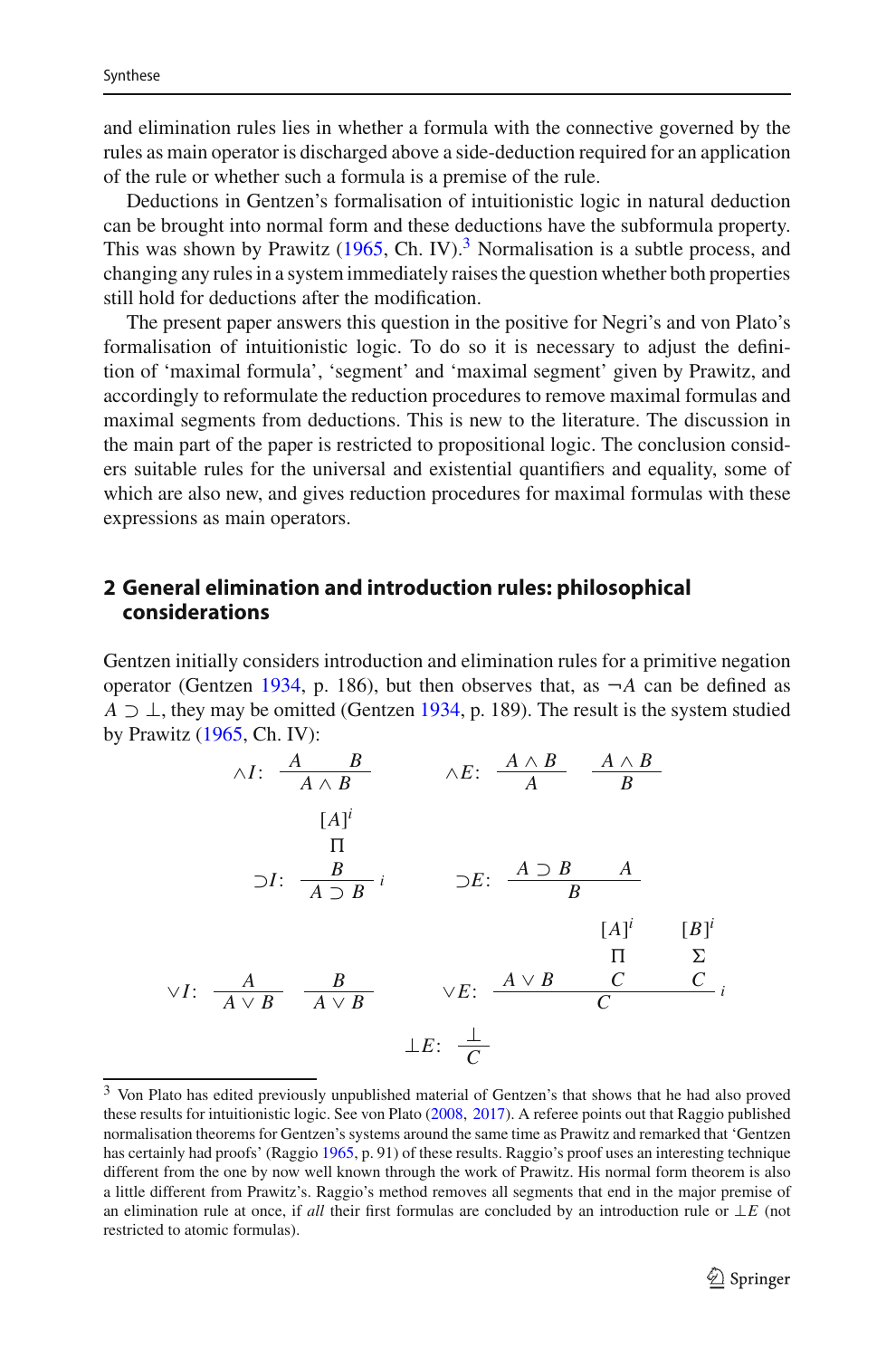The elimination rules exhibit a certain discrepancy. The conclusions of applications of ∨*E* and ⊥*E* can be any formula, whereas the conclusions of ∧*E* and ⊃ *E* are subformulas of  $A \wedge B$  and  $A \supset B$ .

The elimination rules for  $\vee$  and  $\perp$  do indeed belong in the same class: applying  $\vee E$ requires two side-deductions, which also provide the conclusion of the rule, in which assumptions are discharged that are proper subformulas of the major premise  $A \vee B$ .  $\perp$  has no proper subformulas, and correspondingly its elimination rule requires no side-deductions.<sup>4</sup>

The discrepancy is eradicated in systems of natural deduction with *general elimination rules* (von Plat[o](#page-24-13) [2001](#page-24-13)), which have alternative elimination rules for ∧ and ⊃ that are in the same class as those for  $\vee$  and  $\vdots$ 

$$
[A]^i, [B]^i
$$
\n
$$
\wedge E: \begin{array}{ccc} & [A]^i, [B]^i & [B]^i \\ \Pi & & \Pi \\ C & & \end{array}
$$
\n
$$
\wedge E: \begin{array}{ccc} A \wedge B & C \\ C & & \end{array}
$$
\n
$$
\wedge E: \begin{array}{ccc} A \wedge B & C \\ C & & \end{array}
$$

From now on, the labels ' $\wedge E$ ' and ' $\neg E$ ' refer to these two rules.

Harmony between the introduction and elimination rules governing a logical constant ∗ consists in a certain balance between the grounds for deriving a formula with ∗ as main operator as specified by its introduction rules and the consequences that may be derived from such a formula as specified by its elimination rules. Harmony has two aspects. One is that the grounds for deriving *A* ∗ *B* as specified by ∗*I* are balanced by its consequences as specified by ∗*E*; the other that the consequences of *A* ∗ *B* as specified by ∗*E* are balanced by its grounds as specified by ∗*I*.

Negri and von Plato explain that general elimination rules capture the thought that everything that follows from the grounds for deriving a formula *A* ∗ *B* follows from *A* ∗ *B*. They name the following principle after a comparable one put forward by Prawitz [\(1965,](#page-24-3) p. 33f):

### **Inversion Principle** *Whatever follows from the direct grounds for deriving a proposition must follow from that proposition* (Negri and von Plat[o](#page-24-9) [2001](#page-24-9), p. 6ff).

In other words, all the consequences of the grounds of *A* ∗ *B* are consequences of *A* ∗ *B*. Here the consequences of a proposition are consequences of that proposition together with any minor premises, as in the case of ⊃*E* and ∨*E*.

General elimination rules thus capture one aspect of harmony. What about the other aspect? We should expect it to be captured by a converse of this inversion principle: everything that follows from  $A * B$  follows from the direct grounds for deriving  $A * B$ ; all the consequences of  $A * B$  are consequences of the grounds of  $A * B$ . By analogy, this should be captured by the introduction rules for ∗. But it is not immediate how Gentzen's rules might do so.

It is, however, immediate for Negri's and von Plato's *general introduction rules* (Negri and von Plat[o](#page-24-9) [2001](#page-24-9), p. 217), which have the rather original feature that, instead of introducing formulas with a connective ∗ as main operator as the conclusion of the rule, they permit discharge of assumptions of that form:

<span id="page-3-0"></span><sup>4</sup> See Kürbis [\(2019b,](#page-24-14) Ch. 2.8) for further discussion of the classification of these rules.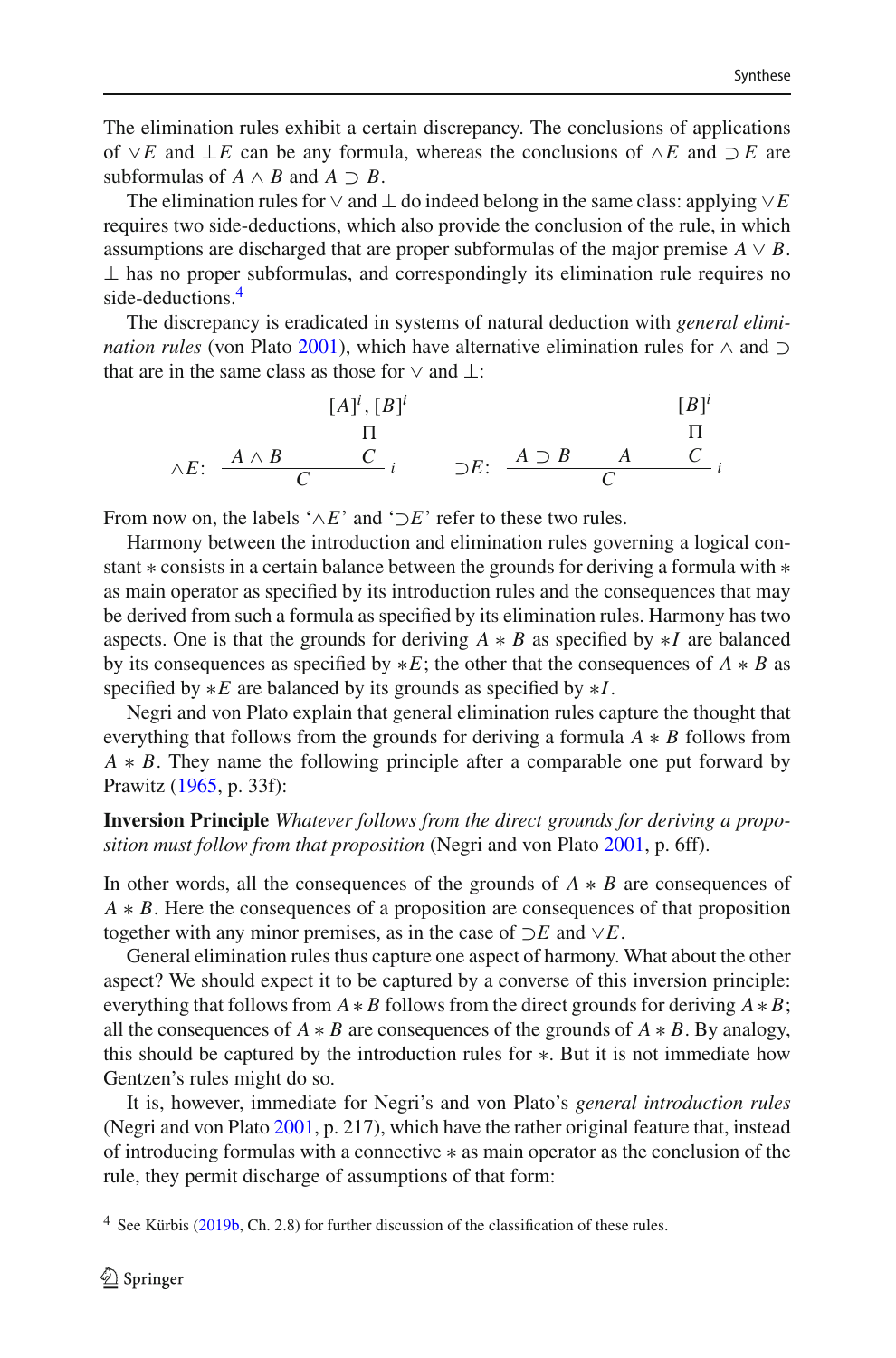

From now on, the labels ∧*I*, ⊃*I* and ∨*I* refer to these rules. They conform exactly to a converse of the inversion principle just quoted:

**Converse Inversion Principle** *Whatever follows from a proposition must follow from the direct grounds for deriving that proposition*.

Milne, another major figure in inferentialist semantics, concurs, albeit that he prefers classical over intuitionistic logic (Miln[e](#page-24-15) [2015](#page-24-15)): he, too, proposes general introduction rules to capture harmony after having found the usual introduction rules stemming from Gentzen wanting in the light of considerations regarding the inversion principles.<sup>5</sup>

General introduction and elimination rules, Negri and von Plato point out, exhibit a 'perfect symmetry', captured in the following principle:

*General introduction rules state that if a formula C follows from a formula A, then it already follows from the immediate grounds for A; general elimination rules state that if C follows from the immediate grounds for A, then it already follows from A* (Negri and von Plat[o](#page-24-9) [2001](#page-24-9), p. 217).

A system in which general elimination rules are paired with general introduction rules thus has a good claim on capturing harmony and its converse, a requirement Dummett calls*stability* (Dummet[t](#page-24-2) [1993](#page-24-2), Ch. 13). According to Dummett, stability between introduction and elimination rules is a necessary condition for those rules to define the meaning of the logical constant they govern. Negri and von Plato's system is thus of some philosophical importance: it arguably captures stability between introduction and elimination rules more accurately than Gentzen's and Prawitz's systems of intuitionistic logic and consequently the systems around which inferentialist semantics has centred. Critics of harmony, therefore, had better look at the present system.

Negri and von Plato's system will be defined precisely in the next section.<sup>6</sup> Gentzen's introduction and elimination rules for intuitionistic logic are easily derived

<span id="page-4-0"></span><sup>5</sup> Milne formalised a system of classical logic with general introduction and elimination rules in which for [e](#page-24-16)very valid deduction, there is one with the subformula property (Milne [2010\)](#page-24-16). This is rather unusual and a result of great importance. However, as my current purpose is not to adjudicate between classical and intuitionistic logic, I set Milne's system aside and focus on the logic favoured by Dummett and Prawitz. Milne's proof is model theoretic and not constructive. I establish his result proof-theoretically and constructively by means of normalisation in Kürbi[s](#page-24-17) [\(2021\)](#page-24-17), which can be read as a companion piece to the present paper. For the history of inversion principles, see Moriconi and Tescon[i](#page-24-18) [\(2008](#page-24-18)).

<span id="page-4-1"></span> $6\,$  It is an intuitionistic version of Parigot's classical system of free deduction when written in natural deduction style (Parigo[t](#page-24-19) [1992\)](#page-24-19). The latter is a system of multiple conclusion sequent calculus. The present system results if Parigot's pair of right conjunction rules are replaced by a single rule variant, the primitive negation rules are replaced by a suitable rule for ⊥, the multiple conclusions are restricted to single conclusions in the most obvious way, and the result is transposed to the framework of natural deduction used here. This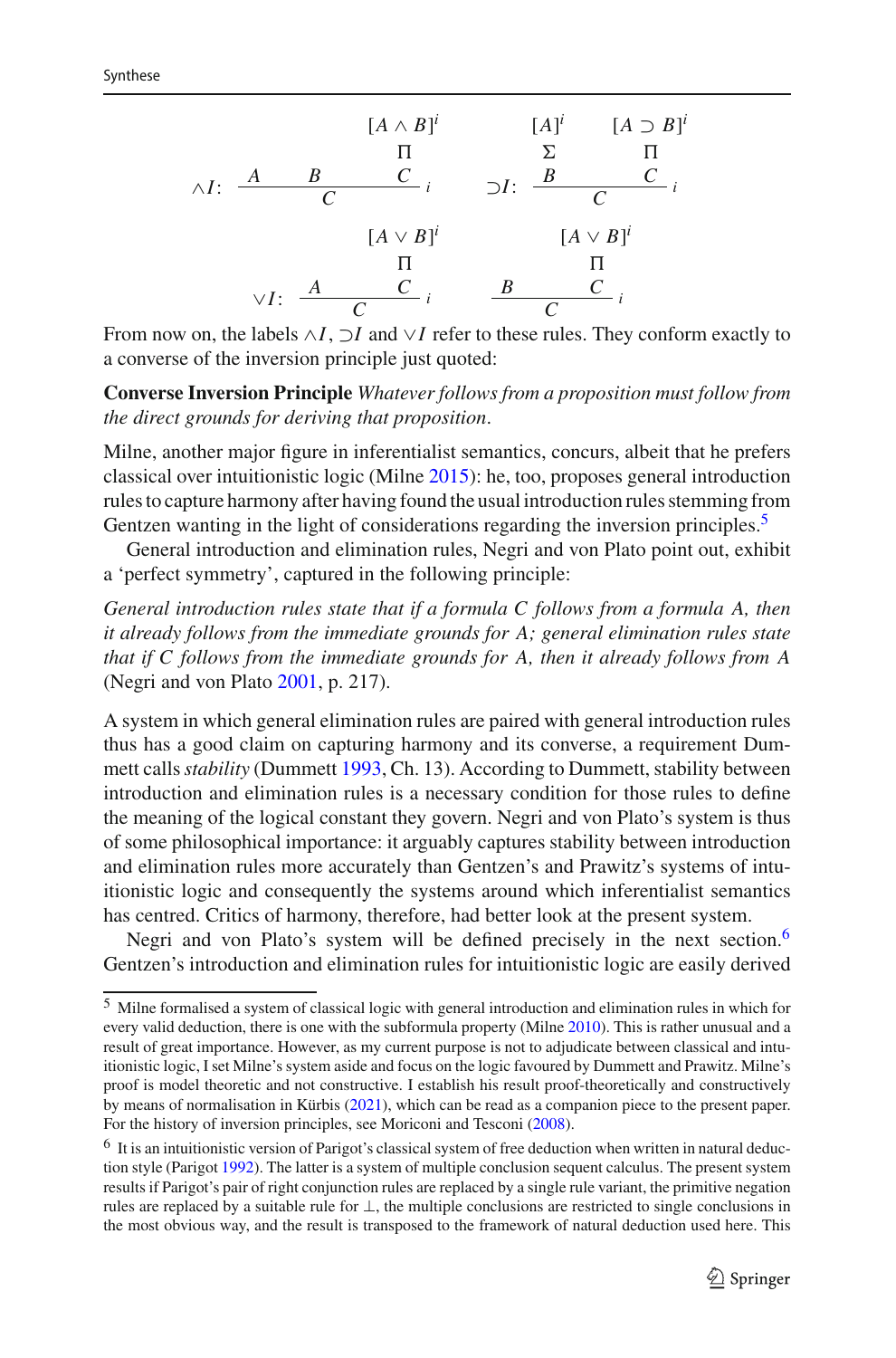from the general introduction and elimination rules (see below, p.12). Conversely, the general introduction and elimination rules are easily derived from Gentzen's rules. Thus it is a formalisation of intuitionistic propositional logic.

*Remark 1*. *Primitive Negation.* The following is a pair of general introduction and elimination rules for a primitive negation operator:

$$
\begin{array}{ccc}\n[A]^i & [A]^i & [-A]^i \\
\hline\n\P & \Sigma & \Xi \\
\neg I: & \frac{B & \neg B & C}{C} \\
\hline\n\end{array}
$$
\n
$$
\begin{array}{ccc}\n\Box A^i & \Box A \\
\hline\n\end{array}
$$

A familiar introduction rule for negation is derivable from  $\neg I$  by letting C be  $\neg A$  and  $\Xi$  empty, that is discharging  $\neg A$  straight after assuming it.

Notice that  $\neg E$  does indeed have the form of a general elimination rule. This can be seen by returning to treating  $\neg A$  as  $A \supset \bot$  and replacing  $\bot$  for *B* in  $\supset E$ . As everything follows from ⊥, a side-deduction showing that the conclusion of the application of the rule follows from  $\perp$  is redundant. Analogously, treating  $\neg$  as primitive again,  $\neg E$ could be supplemented by a side-deduction of *C* from two formulas *B* and  $\neg B$ , which is redundant for the same reason (make use of the option of discharging only one assumption of the side-deduction and chose it to be identical to the conclusion: this derives the rule  $\neg E$  above). These rules, however, are less satisfactory than those for the other connectives, as negation occurs in a premise of the introduction rule. This is often considered to be a shortcoming if rules are intended to define the meaning of a connective they govern, and for this reason it is preferable to define negation in terms of implication and *falsum*. [7](#page-5-0)

*Remark 2. Verum.* Dual to the *falsum* constant  $\perp$  is the *verum* constant  $\top$ . Its general introduction rule allows its discharge at any moment in the deduction:

$$
\begin{array}{c}\n[\top]^i \\
\qquad \Pi \\
\top I: \ \frac{C}{C}i\n\end{array}
$$

 $\top$  has no elimination rule.

*Remark 3*. *Classical Logic.* Prawitz's formalisation of classical logic consists of Gentzen's rules for ∧ and ⊃ augmented by classical *reductio ad absurdum*:

$$
\begin{array}{c}\n[-P]^i \\
\qquad \Pi \\
\perp_c: \frac{\perp}{P}i\n\end{array}
$$

where *P* is an atomic formula.

method is slightly simpler than the method by which Parigot constructs a more familiar version of natural deduction in sequent calculus style for classical logic from free deduction (Parigo[t](#page-24-19) [1992,](#page-24-19) p. 368).

<span id="page-5-0"></span> $7$  For reflection[s](#page-24-20) on whether the meaning of negation is adequately defined by its usual rules, see Kürbis [\(2015b](#page-24-20)). For an approach that justifies the negation of minimal logic, see Kürbi[s](#page-24-21) [\(2019a](#page-24-21)).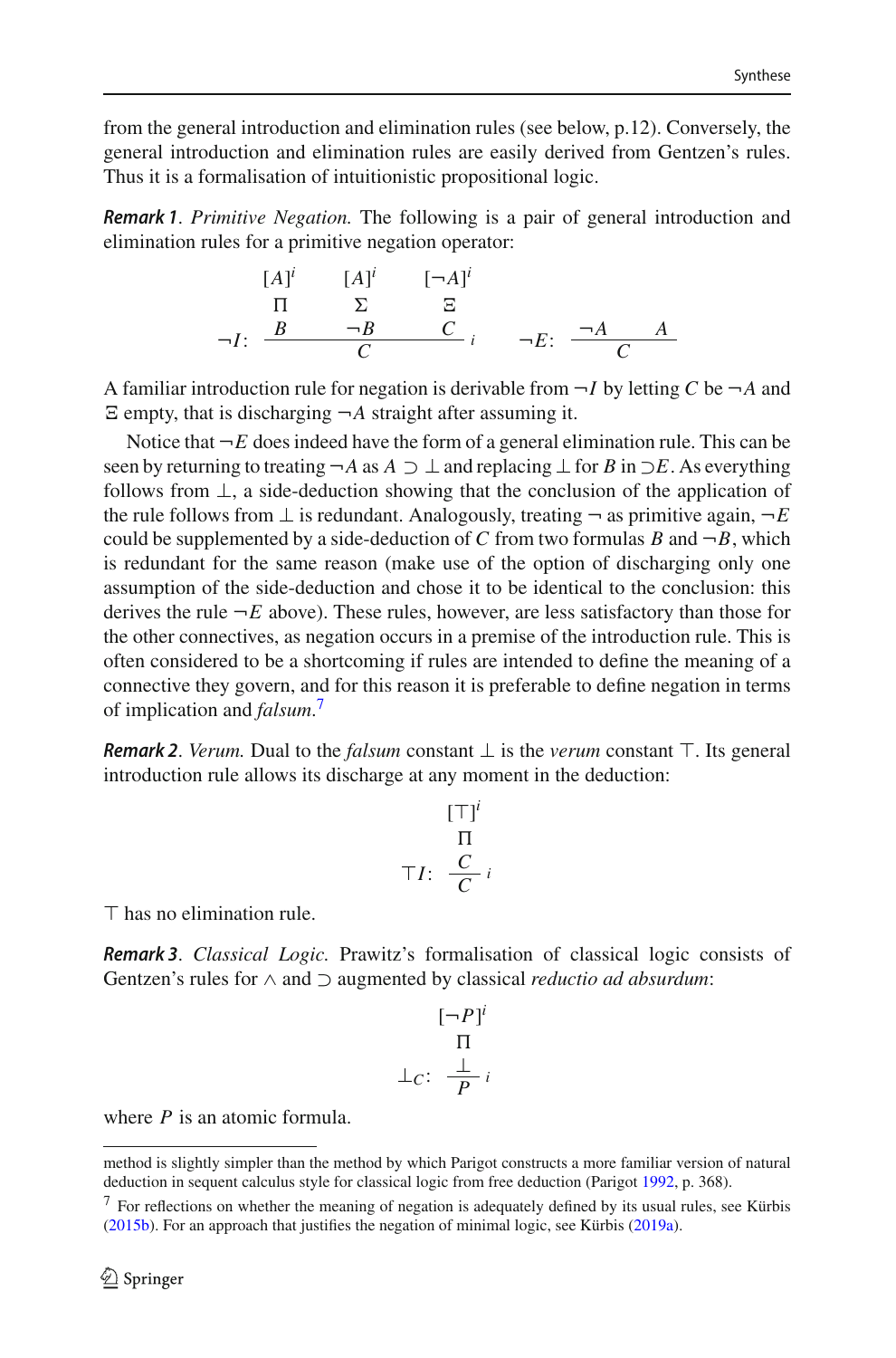The presence of this rule necessitates a restriction of the subformula property of deductions in normal form: allowance must be made for assumptions of the form ¬*P* that are discharged by classical *reductio ad absurdum* and formulas ⊥ concluded from them (Prawit[z](#page-24-3) [1965](#page-24-3), p. 42). Siders and von Plato prove a similar result for the full [s](#page-25-0)ystem of classical logic with general elimination rules (von Plato and Siders  $2012$ ).<sup>[8](#page-6-0)</sup>

### **3 Intuitionistic propositional logic**

This section contains a more precise characterisation of the system **I** of intuitionis-tic logic with general introduction and elimination rules.<sup>[9](#page-6-1)</sup> The following section is the main section of this paper with the proof of the normalisation theorem and its corollaries.

The definition of the language of **I** is standard.

**Definition 1** *(Connective, Atomic Formula, Degree of a Formula)* ⊥, ⊃, ∧ and ∨ are the *connectives*. An *atomic formula* is one that contains no connective. The *degree* of a formula is the number of connectives occurring in it.

⊥, being a connective, is not an atomic formula, but a formula of degree 1.

Deductions in **I** have the familiar tree shape, with the (discharged or undischarged) assumptions at the top-most nodes or leaves and the conclusion at the bottom-most node or root. The conclusion of a deduction is said to depend on the undischarged assumptions of the deduction. Similar terminology is applied to subdeductions of deductions.

Assumptions are assigned *assumption classes*, (at most) one for each assumption, marked by a natural number, different numbers for different assumption classes. Formula occurrences of different types $10$  must belong to different assumption classes. Formula occurrences of the same type may, but do not have to, belong to the same assumption class. Discharge of assumptions is marked by a square bracket around the formula:  $[A]^i$ , *i* being the assumption class to which *A* belongs, with the same label also occurring at the application of the rule at which the assumption is discharged. Assumptions classes are chosen in such a way that if one assumption of an assumption class is discharged by an application of a rule, then it discharges all assumptions in that assumption class. Empty assumption classes are permitted: they are used in vacuous discharge, when a rule that allows for the discharge of assumptions is applied with no assumptions being discharged.

Upper case Greek letters  $\Sigma$ ,  $\Pi$ ,  $\Xi$ , possibly with subscripts or superscripts, denote deductions. Often some of the assumptions and the conclusion of the deduction are mentioned explicitly at the top and bottom of  $\Sigma$ ,  $\Pi$ ,  $\Sigma$ . Using the same designation

<span id="page-6-0"></span><sup>8</sup> In Milne's a system of classical logic, for every valid deduction, there is one with the *unrestricted* subformula property. In the light of the necessity to restrict the subformula property in other formulations of classical logic, this is a remarkable result, but, for reasons given in footnote 5, I will not investigate it any further here.

<span id="page-6-1"></span><sup>&</sup>lt;sup>9</sup> The definition of deductions in **I** follows the format used by Troelstra and Schwichtenberg [\(2000](#page-24-22), Sec. 2.1.1).

<span id="page-6-2"></span><sup>10</sup> See footnote 2.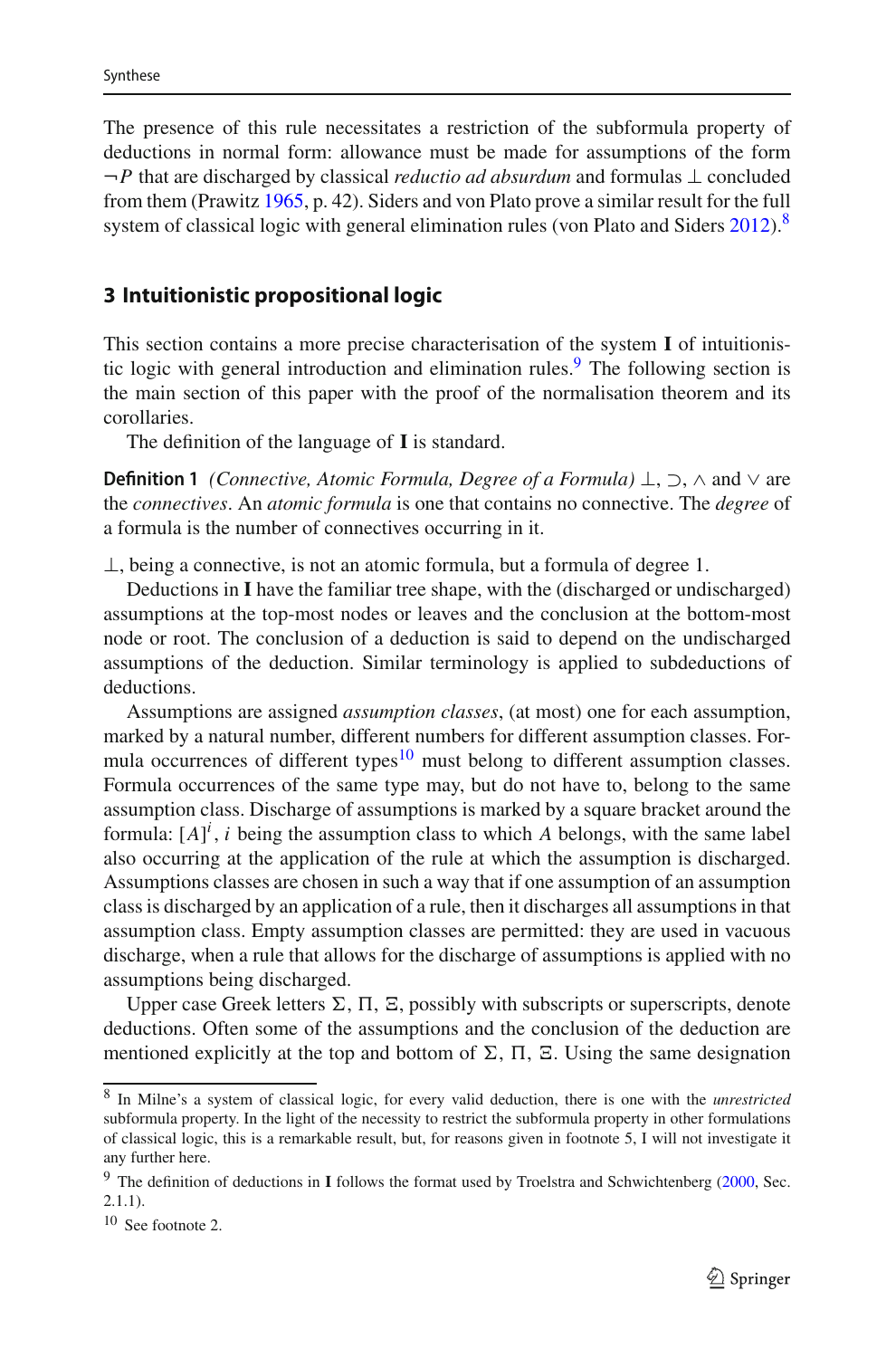more than once to denote subdeductions of a deduction means that these subdeductions are exact duplicates of each other apart from, possibly, the labels of the assumption classes: the deductions have the same structure and at every node formulas of the same type are premises and conclusions of applications of the same rules.

### <span id="page-7-1"></span>**Definition 2** *(Deduction in I)*

- (i) The formula occurrence *A* is a deduction in **I** of *A* from the undischarged assumption *A*.
- (ii) If  $\Sigma$ ,  $\Pi$ ,  $\Sigma$  are deductions in **I**, then following are deductions of *C* in **I** from the undischarged assumptions in  $\Sigma$ ,  $\Pi$ ,  $\Sigma$  apart from those in the assumption classes *i* and *j*, which are discharged:



(iii) Nothing else is a deduction in **I**.

We can suppress the label indicating the rule applied, but the labels indicating discharge must always be present.

We may think of assumption classes as being assigned to formulas during the course of the construction of a deduction to mark the discharge of assumptions. Then the construction of deductions according to the definition leaves some assumptions without assumption classes in the completed deduction.We can assign them assumption classes afterwards. [11](#page-7-0) To record from which assumptions a conclusion has been derived, it then

<span id="page-7-0"></span><sup>&</sup>lt;sup>11</sup> Troestra and Schwichtenberg write that assumptions 'are supposed to be labeled by markers' (Troestra and Schwichtenber[g](#page-24-22) [2000,](#page-24-22) p. 36) for assumption classes. We cannot decide at the outset which assumptions are discharged at which point during the construction of the deduction. But we can decide which ones are discharged by which application of a rule. I am grateful to a referee for pointing out errors in a previous attempt at defining deductions and consequence and suggestions for how to rectify them. Notice that if assumption classes are assigned to undischarged assumptions of completed deductions, then combining such deductions to form a new one requires deleting those labels for assumption classes. Similarly, applying the reduction procedures of the next section requires deleting square brackets enclosing discharged assumptions and their labels.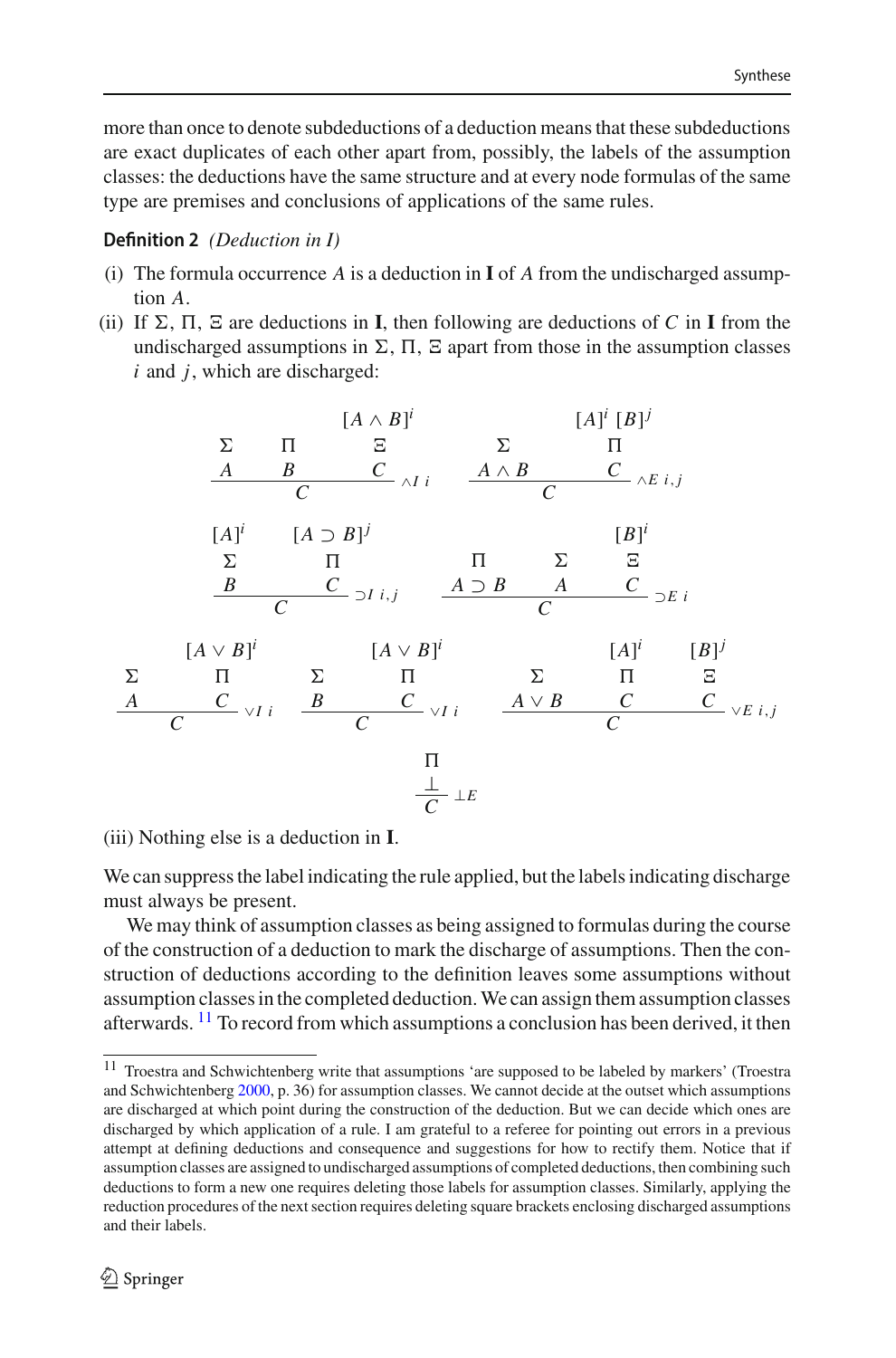suffices to list the assumption classes to which the undischarged assumptions of the deduction belong. This will be a multiset. We can write  $\Gamma \vdash_{\mathbf{I}} A$  if there is a deduction in **I** of (the formula occurrence) *A* from (occurrences of) some of the formulas in  $\Gamma$ .<sup>[12](#page-8-0)</sup>

The premise *A* of ⊃*E* and *C* in all three elimination rules are normally called the minor premises, but in the current system it is useful to have terminology that allows to distinguish them.

### **Definition 3** *(Terminology for Premises and Discharged Assumptions)*

- (i) In applications of the elimination rules, formula occurrences taking the places of  $A \wedge B$ ,  $A \supset B$ ,  $A \vee B$  and  $\perp$  to the very left above the line are the *major premises*; formula occurrences taking the places of *C* to their right are the *arbitrary premises*, and a formula occurrence taking the place of *A* inbetween in an application of ⊃*E* is the *minor premise*.
- (ii) In applications of the introduction rules, formula occurrences taking the places of *A* and *B* to the very left above the line are the *specific premises*, and those taking the place of *C* to their right are the *arbitrary premises*; formula occurrences taking the places of the discharged assumptions  $A \supset B$ ,  $A \vee B$  and  $A \wedge B$  are *the major assumptions discharged by* applications of the respective rules, and those taking the place of the discharged assumptions *A* in ⊃*I* are the *minor assumptions discharged by* applications of that rule.

Vacuous discharge happens when no assumption is discharged above an arbitrary premise or above the specific premise of ⊃*I*. The latter is sometimes necessary, but the former is always superfluous: Instead of applying the rule, we might as well go on with the deduction straight from the arbitrary premise. In  $\wedge E$ , it is of course often necessary to make use of the option of discharging only one assumption.

Applications of rules with vacuous discharge above arbitrary premises can be removed from deductions by what is often called *simplification conversions*. [13](#page-8-1) As these procedures are obvious, I will give no details here. In the following, I will assume that any deduction is cleaned up so as to contain no vacuous discharge above arbitrary premises: vacuous discharge above arbitrary premises is banned. In particular, I will assume that this is done should vacuous discharge above an arbitrary premise arise as a result of the conversions of deductions that remove maximal formulas, to be given in the next section.<sup>[14](#page-8-2)</sup>

 $\perp E$  can be restricted to atomic conclusions. The proof is by an induction over the degree of formulas and the following transformations, replacing the steps to the left of  $\rightsquigarrow$  by those to its right:

<span id="page-8-0"></span><sup>&</sup>lt;sup>12</sup> Structural rules for  $\vdash$  follow: thinning by adding empty assumption classes of formulas, or splitting one assumption class into two, if it concerns formulas of the same type, contraction by relabelling two assumption classes with one of their labels.

<span id="page-8-1"></span><sup>13</sup> See, e.g., Troelstra and Schwichtenberg [\(2000,](#page-24-22) p. 181).

<span id="page-8-2"></span><sup>&</sup>lt;sup>14</sup> It is worth remarking that this cannot happen in Milne's formalisation of classical logic, where vacuous discharged may be banned altogether.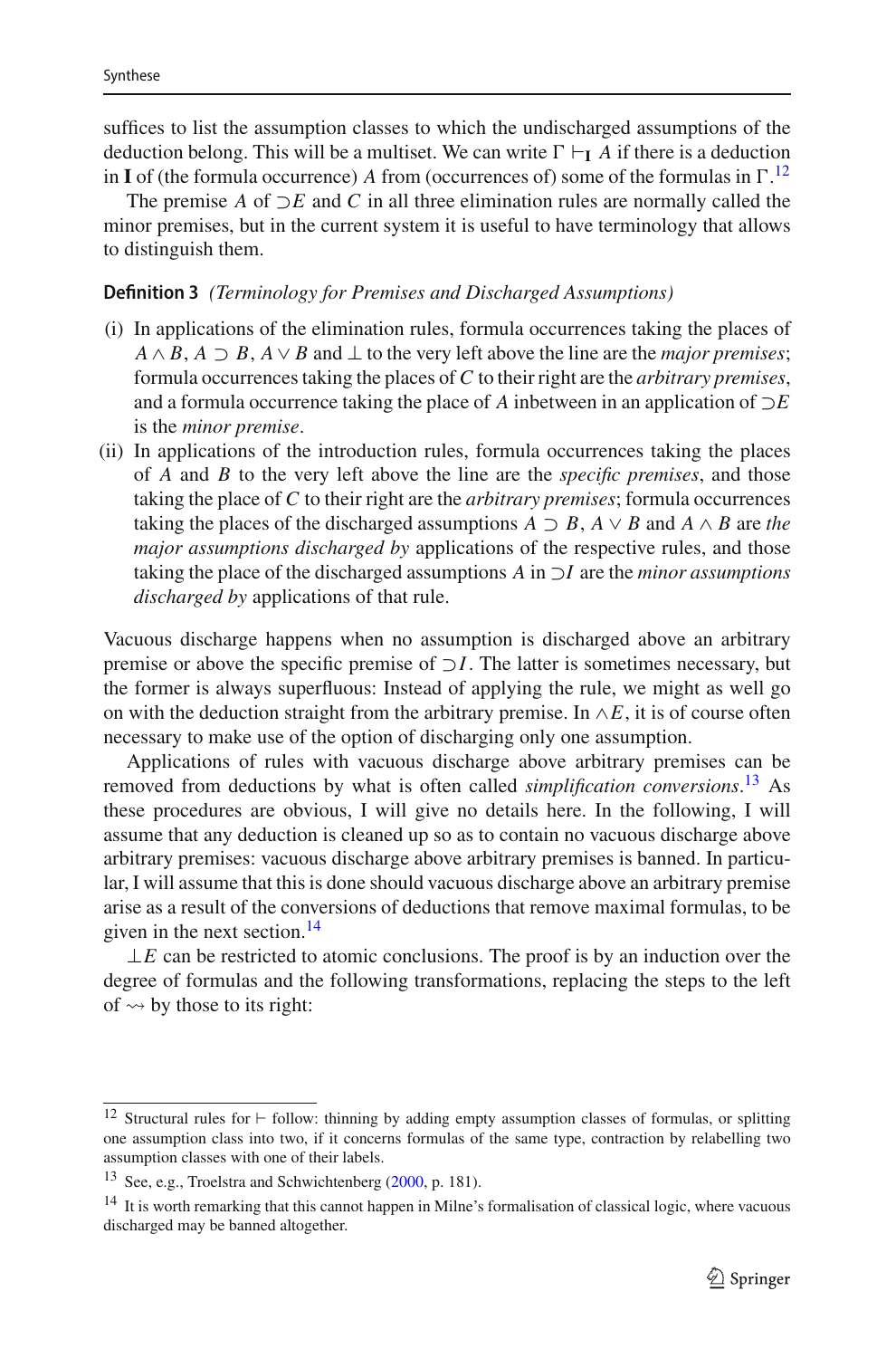$$
\frac{\bot}{A \land B} \qquad \leadsto \qquad \frac{\frac{\bot}{A} \quad \frac{\bot}{B} \quad [A \land B]^1}{A \land B} \land I1
$$
\n
$$
\frac{\bot}{A \lor B} \qquad \leadsto \qquad \frac{\frac{\bot}{A} \quad [A \lor B]^1}{A \lor B} \lor I1
$$
\n
$$
\frac{\bot}{A \supset B} \qquad \leadsto \qquad \frac{\frac{\bot}{B} \quad [A \supset B]^1}{A \supset B} \lor I1
$$

Obviously a step that concludes  $\perp$  from  $\perp$  by  $\perp E$  is superfluous. From now on it is assumed that any application of ⊥*E* has an atomic conclusion.

# **4 Normalisation for I**

We begin by defining the notion of a maximal formula in a way that is suitable for the rules of the system **I**:

**Definition 4** *(Maximal Formula)* A *maximal formula* with main operator ∗ in a deduction in **I** is an occurrence of a formula  $A * B$  that is the major premise of an application of ∗*E* and the major assumption discharged by an application of ∗*I*.

### *Reduction procedures for maximal formulas*

Maximal formulas are removed from deductions by applying the following *reduction procedures for maximal formulas*, where  $\Pi$ ,  $\Sigma$  above [*A*], [*B*] indicate that these deductions are used to conclude each formula occurrence in the assumption class to which *A*, *B* belong (assumption class markers and square brackets are deleted). I will call the deduction to which a reduction procedure is applied *the initial deduction* and the result of the conversion *the reduced deduction*.

1. The maximal formula has the form  $A \wedge B$ . Convert the deduction on the left into the deduction on the right:

|            |            |                  | $[A]^i [B]^j$ |                    |            |            | $\Sigma_1$ $\Sigma_2$ |
|------------|------------|------------------|---------------|--------------------|------------|------------|-----------------------|
|            |            |                  | $\Pi_1$       |                    |            |            | [A][B]                |
|            |            | $[A \wedge B]^k$ |               |                    |            |            | $\Pi_1$               |
|            |            |                  | i, j          | $\rightsquigarrow$ |            |            | C                     |
| $\Sigma_1$ | $\Sigma_2$ | $\Pi_2$          |               |                    | $\Sigma_1$ | $\Sigma_2$ | $\Pi_2$               |
|            | B          | k                |               |                    | А          | В          |                       |
|            |            |                  |               |                    |            |            |                       |

If assumption class *k* contains only one formula (that is, the maximal formula removed by the procedure), then the final step by  $\land$ *I* in the deduction to the right is omitted: in this case, the reduction procedure consists in replacing the deduction on the left only by the deduction that concludes D by  $\Pi_2$  from  $\Sigma_1$ ,  $\Sigma_2$  through  $\Pi_1$  (that is, by the subdeduction concluding the arbitrary premise of ∧*I* on the right). The purpose of the final application of ∧*I* in the reduced deduction is to ensure that any other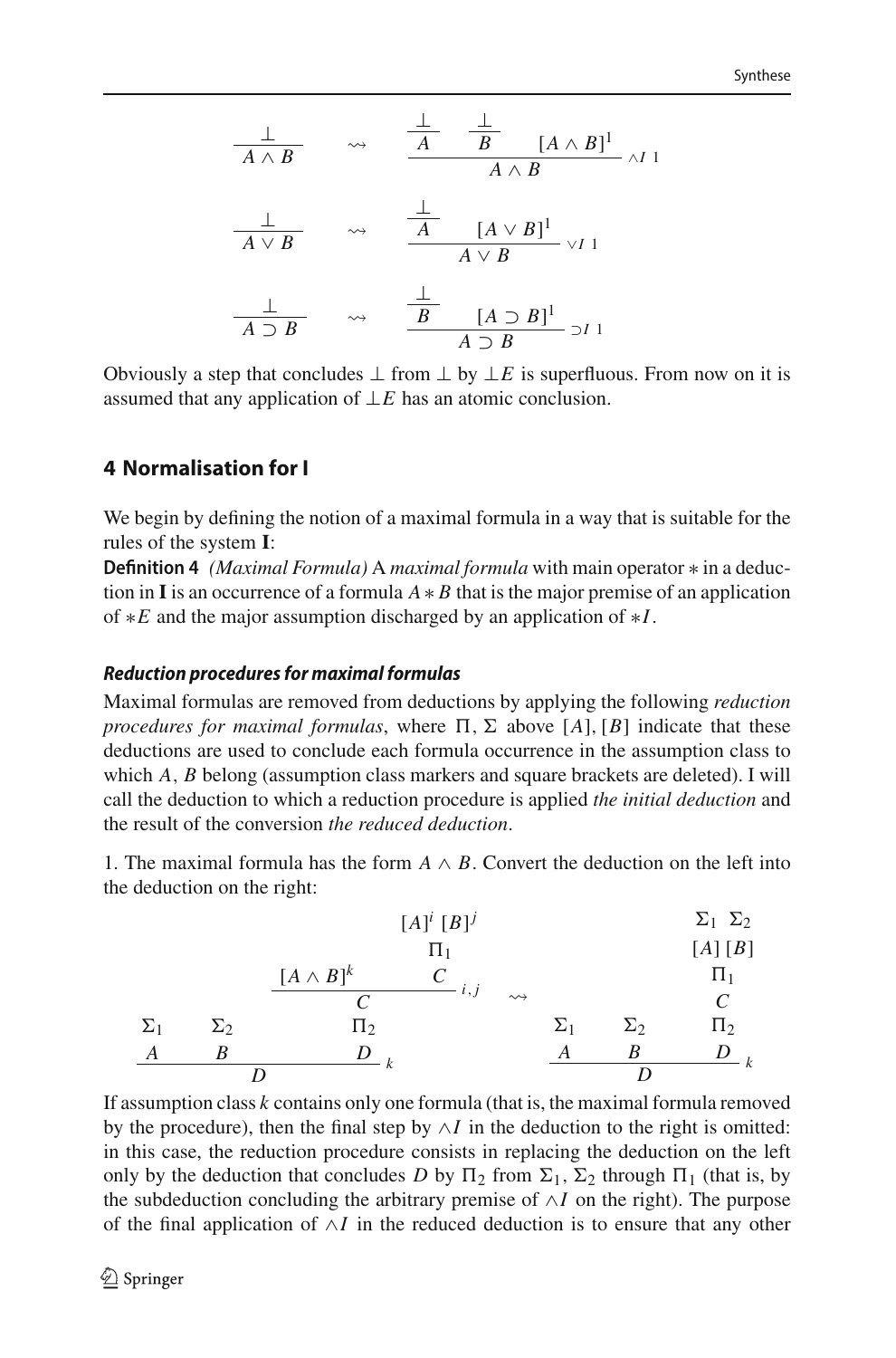formulas in assumption class *k* remain discharged after the application of the reduction procedure. If only the displayed maximal formula is in *k*, this purpose is not fulfilled and the application of ∧*I* introduces vacuous discharge; hence we omit it. Notice that applying the reduction procedure cannot introduce any new maximal formulas into the deduction. It can only introduce new maximal segments. More on this below, before the proof of the normalisation theorem.<sup>15</sup>

2. The maximal formula has the form  $A \supset B$ . Convert the deduction on the left into the deduction on the right:

| $\Pi_1$         | $[\Pi_j]$                   | $[\Pi_1]$  |            |         |
|-----------------|-----------------------------|------------|------------|---------|
| $[\Pi_1$        | $\Pi_2$                     | $\Sigma_1$ |            |         |
| $[\Pi_j]$       | $\frac{[A \supset B]^k}{C}$ | $A$        | $C$        |         |
| $\Sigma_1$      | $\Pi_3$                     | $[\Pi_j]$  | $C$        |         |
| $\underline{B}$ | $\underline{D}$             | $j,k$      | $\Sigma_1$ | $\Pi_3$ |
| $\underline{B}$ | $\underline{D}$             | $j,k$      | $\Sigma_1$ | $\Pi_3$ |

As in the previous case, if assumption class *k* contains only one formula (that is, the maximal formula removed by the procedure), then the final step by ⊃ *I* in the deduction to the right is omitted. Furthermore, in case ⊃*I* was applied with vacuous discharge above its specific premise, the conversion may introduce applications of rules with vacuous discharge above arbitrary premises. This happens if an assumption in  $\Pi_1$  is discharged above an arbitrary premise of a rule in  $\Pi_3$ . It is assumed that these are removed as part of the reduction procedure. Notice that applying this reduction procedure, too, cannot introduce any new maximal formulas into the deduction, and can only introduce new maximal segments.

3. The maximal formula has the form  $A \vee B$ . Convert the deduction on the left into the deduction on the right:

| $[A]^i$                    | $[B]^j$         | $\Sigma_1$      |                 |                 |
|----------------------------|-----------------|-----------------|-----------------|-----------------|
| $\Pi_1$                    | $\Pi_2$         | $[A]$           |                 |                 |
| $\underline{[A \vee B]^k}$ | $\underline{C}$ | $\underline{C}$ | $\Pi_1$         |                 |
| $\Sigma_1$                 | $\Pi_3$         | $\Sigma_1$      | $\Pi_3$         |                 |
| $\underline{A}$            | $\underline{D}$ | $\underline{R}$ | $\underline{A}$ | $\underline{D}$ |

As in the two previous case, if assumption class *k* contains only one formula (that is, the maximal formula removed by the procedure), then the final step by ∨*I* in the deduction to the right is omitted, and applying this reduction procedure, too, cannot introduce any new maximal formulas into the deduction and can only introduce new maximal

<span id="page-10-0"></span><sup>&</sup>lt;sup>15</sup> A suggestion by a referee lead to an improvement in the description of the reduction procedure.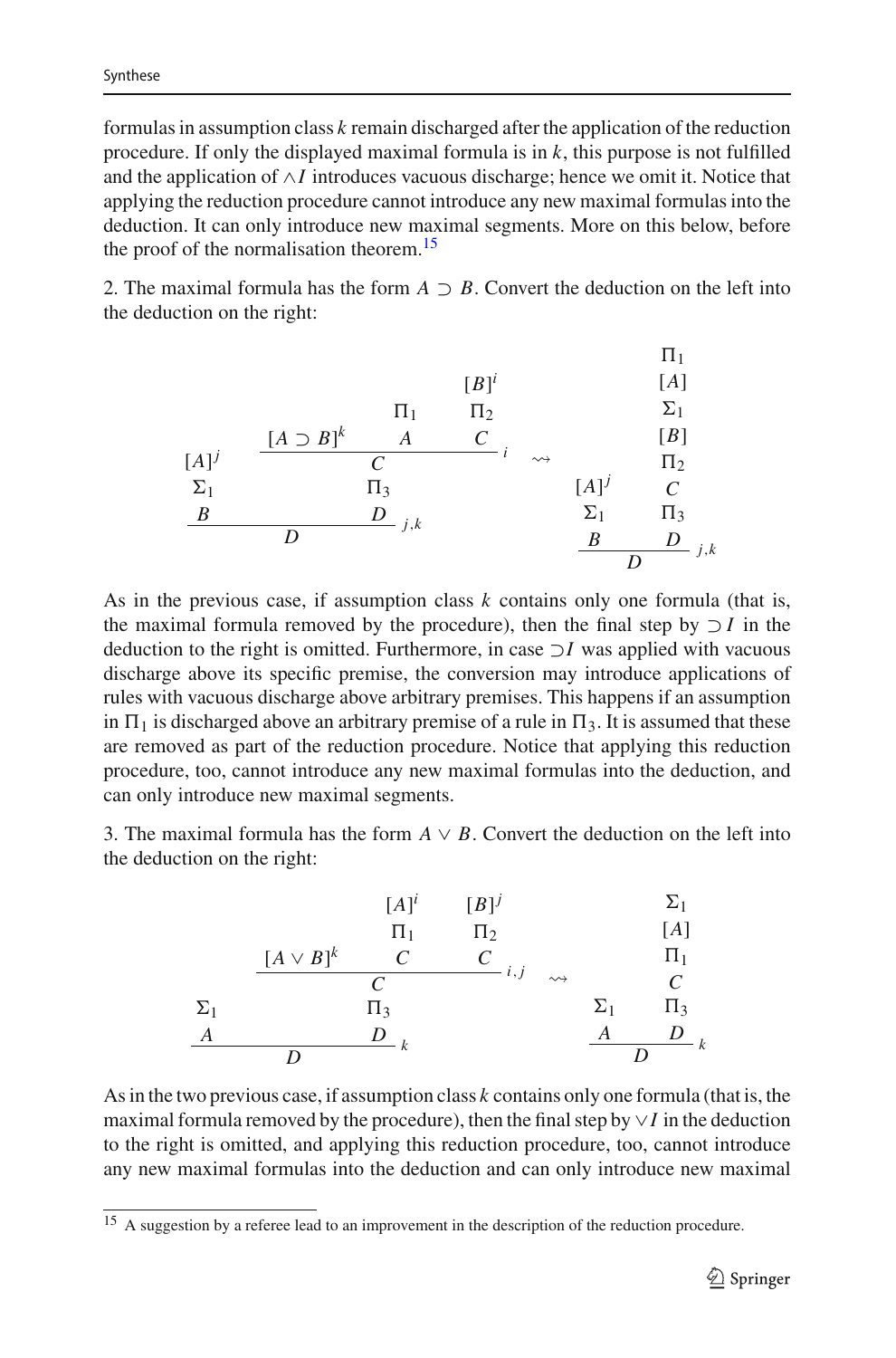segments. Similarly for the case where the specific premise of ∨*I* is *B* concluded by  $\Sigma$ .

This completes the reduction procedures for maximal formulas.

### *Alternative procedures*

It is worth mentioning some other ways of dealing with the fact that the application of ∗*I* that gives rise to maximal formulas *A* ∗ *B* may discharge more formulas than the maximal formulas above the arbitrary premise *D* in the deductions marked by  $\Pi_1$ ,  $\Pi_2$ ,  $\Pi_3$ . The following gives three alternatives, each of which avoids the final step by ∗*I* to discharge those open assumptions in the reduced deduction.

I. One alternative would be to add deductions of  $A * B$  wherever there is such an assumption, using  $\Sigma_1$ ,  $\Sigma_2$  to conclude the specific premises of  $\ast I$ . These deductions also demonstrate how to derive the usual introduction rules for  $\land$ ,  $\lor$ ,  $\supset$  from the general introduction rules:

$$
\Sigma_1 \qquad \Sigma_2 \qquad [A]^i \qquad \Sigma_1
$$
\n
$$
\begin{array}{c|ccccc}\nA & B & [A \wedge B]^i & \Sigma_1 & \Sigma_1 \\
\hline\nA & B & & B & [A \supset B]^j & \\
\hline\n& A \supset B & & & A \supset B\n\end{array}
$$

Doing so only generates new maximal formulas in case *A* ∗ *B* was a maximal formula in the initial deduction and thus does not increase the number of maximal formulas in the reduced deduction.

II. A second solution employs the fact that applications of introduction rules may be restricted to discharge only one occurrence of a formula. Suppose, for instance, one wanted to discharge *n* formula occurrences of the type  $A \vee B$  by an application of  $\vee I$ :

$$
\begin{array}{c}\n\sum \text{A} \vee B]^i, [A \vee B]^i \dots [A \vee B]^i \\
\sum \text{I} \qquad \qquad \text{T} \\
\hline\nC \qquad \qquad \downarrow \\
\end{array}
$$

Then instead of making this one application of ∨*I*, one can apply it *n* times:

$$
\underbrace{[A \vee B]^1, [A \vee B]^2 \dots [A \vee B]^n}_{C} \xrightarrow[\text{A}]{\Sigma} \underbrace{\frac{\Sigma}{A} \qquad \frac{\Pi}{C}}_{C \qquad 1}
$$
\n
$$
\underbrace{\Sigma}_{A} \qquad \underbrace{\vdots}_{C} \qquad n
$$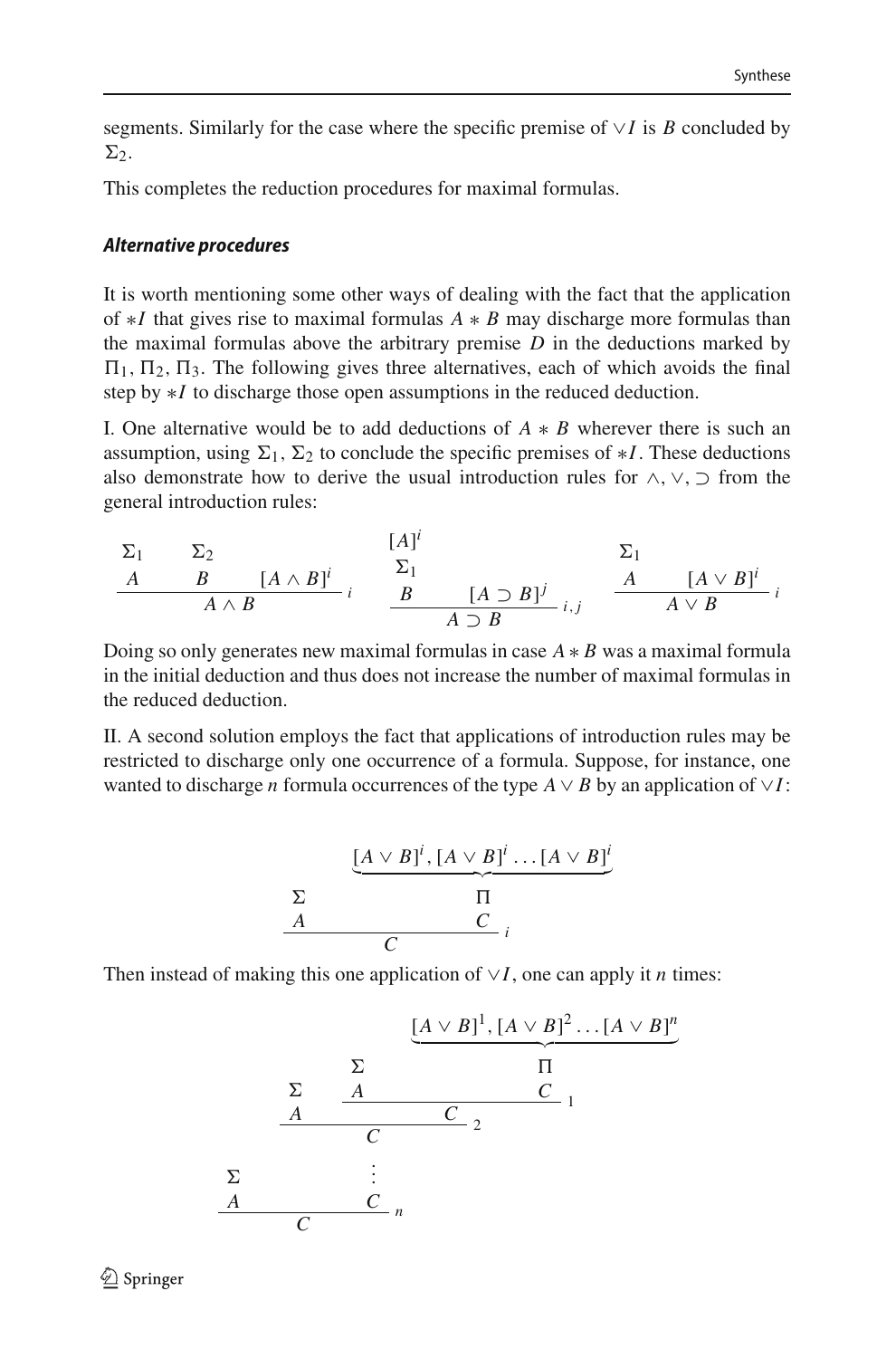The cases for the other connectives are similar. There are two options for implementing this strategy: the restriction may be made either as part of the construction of deductions, or any deduction to be normalised is first transformed into one that satisfies the restriction before the reduction procedures are applied. Either option works, as the system with the unrestricted introduction rules and the system with their restricted versions are evidently equivalent. Obviously any application of a restricted introduction rule is also a correct application of the unrestricted version, and the converse holds in virtue of the following:

**Proposition** Any deduction can be transformed into one in which every application of a general introduction rule discharges exactly one major assumption.

*Proof* By the ban on vacuous discharge above arbitrary premises, the transformations indicated above and an induction over a suitable measure of the complexity of deductions, e.g. the number of applications of introduction rules discharging multiple formula occurrences of highest degree in a deduction. Take such an application such that no other such application stands above it in the deduction. Applying the transformation reduces the measure. 

In the light of this proposition one could implement what may be called the *unique discharge convention* on introduction rules: every application of an introduction rule for ∗ discharges exactly one formula occurrence of the form *A* ∗ *B*. This has some advantages. The conclusion of an application of an introduction rule in Gentzen's system obviously occurs exactly once in a deduction, so if the unique discharge convention is upheld, there is a straightforward correspondence between deductions in Gentzen's system with the general elimination rule for  $\supset$  and in the present system with general introduction rules.<sup>16</sup> However, it also has disadvantages, as it is fair to say that upholding the unique discharge assumption destroys the most striking features of general introduction rules. Be that as it may, any sequence of applications of introduction rules as in the example above can be collapsed into one application, so one could, after maximal formulas have been removed from a deduction satisfying the unique discharge convention, also simplify it again in that respect, thereby restoring the characteristic and original features of general introduction rules.

III. The third, and most interesting, alternative strategy is based on the observation that if an application of ∗*I* gives rise to more than one maximal formula, then they may all be removed at once by a reduction procedure which simultaneously concludes formulas of the form  $A * B$  discharged by  $*I$  that are not maximal by the deductions given in the first alternative strategy.

<span id="page-12-0"></span><sup>&</sup>lt;[s](#page-24-17)up>16</sup> It is for this reason that the unique discharge convention is appealed to in Kürbis [\(2021\)](#page-24-17): it permits an easy transposition of Milne's system into a more standard system of classical logic with the subformula property. The alternative reduction procedures for removing maximal formulas from deductions in **I** used here could also be adapted to Milne's system.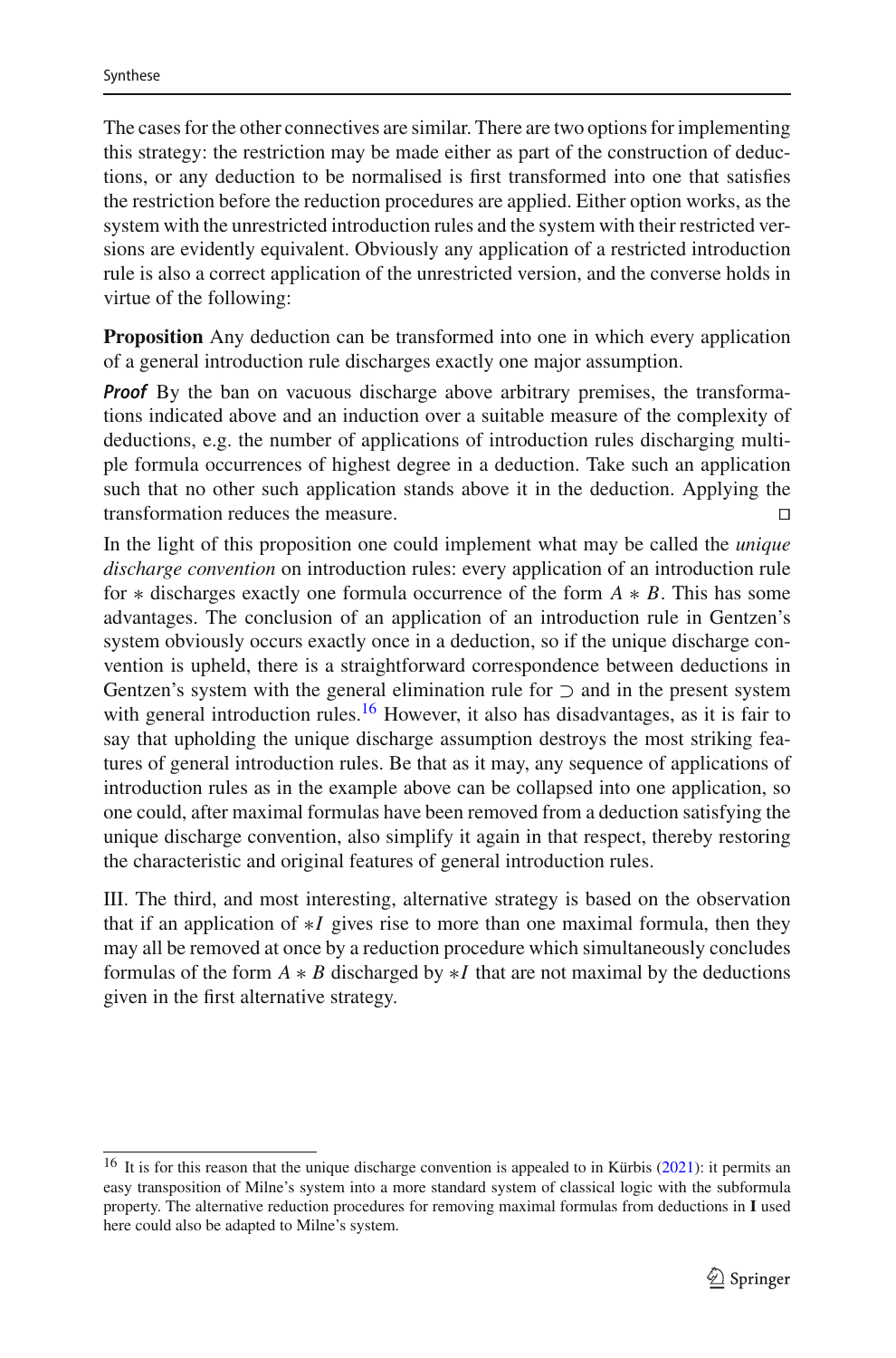1. The maximal formula has the form  $A \wedge B$ . Convert the deduction on the left into the deduction on the right:

|            |            |                             | $[A]^i [B]^j$ |                    | $\Sigma_1$ $\Sigma_2$ |
|------------|------------|-----------------------------|---------------|--------------------|-----------------------|
|            |            |                             | $\Pi_1$       |                    | [A][B]                |
|            |            | $[A \wedge B]^k$            | i, j          |                    | $\Pi^*_1$             |
|            |            | $\mathcal{C}_{\mathcal{C}}$ |               | $\rightsquigarrow$ | C                     |
| $\Sigma_1$ | $\Sigma_2$ | $\Pi_2$                     |               |                    | $\Pi^*_{2}$           |
| А          | R          | D                           |               |                    |                       |
|            |            |                             |               |                    | D                     |

where if there is only one formula in assumption class *k*, then  $\Pi_1^* = \Pi_1$  and  $\Pi_2^* = \Pi_2$ , and if there is more than one formula, then  $\Pi_1^*, \Pi_2^*$  are obtained from  $\Pi_1, \Pi_2$  in the following way:

(a) for formulas  $A \wedge B$  in assumption class k that are maximal: delete the application of ∧*E* that has the formula as major premise as in the pattern displayed above, by moving directly from the rule that concludes its arbitrary premise to the rule applied to its conclusion and concluding all assumptions *A*, *B* discharged by this rule by  $\Sigma_1$ ,  $\Sigma_2$ . (b) for formulas *A* ∧ *B* in assumption class *k* that are not maximal: conclude them by the derivation of the first strategy displayed on p.12 using  $\Sigma_1$ ,  $\Sigma_2$ .

Notice that, as in our 'official' reduction procedure for maximal formulas of the form *A*∧ *B*, applying the alternative procedure cannot introduce any new maximal formulas into the deduction. It may introduce new maximal segments, but the comments to be made in due course on this possibility in relation to the official procedure apply here, too.

2. The maximal formula has the form  $A \supset B$ . Convert the deduction on the left into the deduction on the right:

|                  |                   | $\Pi_1$       | $[B]^{i}$<br>$\Pi_2$  |                    | $\Pi^*_1$<br>[A]<br>$\Sigma_1$ |
|------------------|-------------------|---------------|-----------------------|--------------------|--------------------------------|
|                  | $[A \supset B]^k$ | Α             | $\mathcal{C}_{0}^{0}$ |                    | [B]                            |
| $[A]^{j}$        |                   | $\mathcal{C}$ |                       | $\rightsquigarrow$ | $\Pi^*_2$                      |
| $\Sigma_1$       |                   | $\Pi_3$       |                       |                    |                                |
| $\boldsymbol{B}$ |                   | D<br>j, k     |                       |                    | $\mathcal{C}_{\mathcal{C}}$    |
|                  | D                 |               |                       |                    | $\Pi^*_3$                      |
|                  |                   |               |                       |                    | D                              |

where  $\Pi_1^*$ ,  $\Pi_2^*$ ,  $\Pi_3^*$  are analogous to the previous case: if *k* contains only one formula, they are identical to  $\Pi_1$ ,  $\Pi_2$ ,  $\Pi_3$ , otherwise they are obtained by deleting applications of ⊃*I* discharging maximal formulas in *k*, concluding assumptions *B* becoming undischarged by  $\Pi_1$ ,  $\Sigma_1$  as in the pattern displayed, and concluding all others by the relevant deduction of the first strategy. Further comments on vacuous discharge and new maximal formulas and segments apply as usual.

3. The maximal formula has the form  $A \vee B$ . Convert the deduction on the left into the deduction on the right: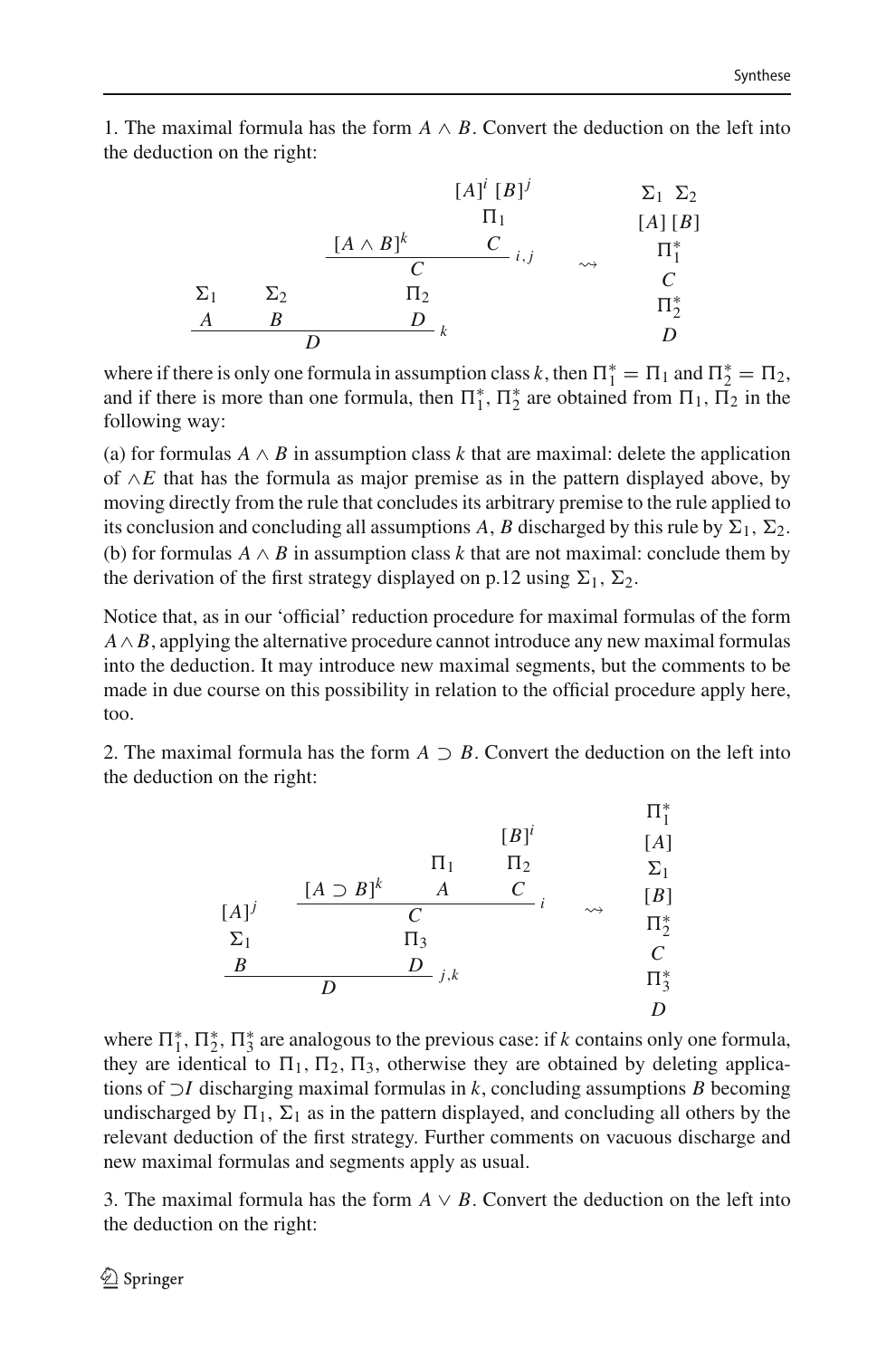|            |                | $[A]$ <sup>i</sup>    | $[B]^j$   |                    | $\Sigma_1$ |
|------------|----------------|-----------------------|-----------|--------------------|------------|
|            |                | $\Pi_1$               | $\Pi_2$   |                    | [A]        |
|            | $[A \vee B]^k$ | $\mathcal{C}_{0}^{0}$ | C<br>i, j |                    | $\Pi_1^*$  |
|            |                | C                     |           | $\rightsquigarrow$ | C          |
| $\Sigma_1$ |                | $\Pi_3$               |           |                    | $\Pi_3^*$  |
| А          |                | I)                    |           |                    |            |
|            | ח              | k                     |           |                    | D          |

with  $\Pi_1^*$ ,  $\Pi_3^*$  constructed analogously to the previous cases. Further comments apply here, too. Similarly for the case where the premise of  $\vee I$  is *B* concluded by  $\Sigma_2$ . This completes the discussion of alternatives.

Applications of general introduction and elimination rules require deductions of arbitrary premises *C* which also provide the conclusion of the application of the rule. They form part of sequences of formula occurrences of the same shape:<sup>17</sup>

**Definition 5** *(Segment)* A *segment* is a sequence of formula occurrences  $C_1 \ldots C_n$  of the same shape in a deduction such that  $n > 1$ , for all  $i < n$ ,  $C_i$  is an arbitrary premise of an application of a rule and  $C_{i+1}$  is its conclusion, and  $C_n$  is not an arbitrary premise of an application of a rule.

The *length* of a segment is the number of formula occurrences of which it consists, its *degree* the degree of any such formula. As  $C_1 \ldots C_n$  are all of the same shape, I will speak of the formula (as a type) constituting the segment.

*Observation* A consequence of the ban on vacuous discharge above arbitrary premises is that the first formula of a segment is an arbitrary premise discharged by an introduction rule, the conclusion of which is the second formula of the segment. The major, minor and specific premises of rules are either assumptions or the last formulas of segments.

**Definition 6** *(Maximal Segment)* A *maximal segment* is a segment the last formula of which is the major premise of an elimination rule.

Maximal segments are removed from deductions by *permutative reduction procedures*. Of these there are 24 in total, as the major premises of ⊃*E*, ∨*E*, ∧*E* and ⊥*E* can be derived by six rules (i.e. as the conclusions of the introduction and elimination rules for ⊃, ∨ and ∧). I will only give some of the cases for ⊃*E* and ⊥*E* as examples, the others being similar.

1. The major premise of ⊃*E* is derived by ∨*I*. Convert the deduction on the left into the deduction on the right:

-1 *A* [*A* ∨ *B*] *i* -2 *C* ⊃ *D <sup>i</sup> <sup>C</sup>* <sup>⊃</sup> *<sup>D</sup>* <sup>1</sup> *C* [*D*]*<sup>j</sup>* <sup>2</sup> *<sup>E</sup> <sup>j</sup> <sup>E</sup>* - -1 *A* [*A* ∨ *B*] *i* -2 *C* ⊃ *D* <sup>1</sup> *C* [*D*]*<sup>j</sup>* <sup>2</sup> *<sup>E</sup> <sup>j</sup> <sup>E</sup> <sup>i</sup> <sup>E</sup>*

<span id="page-14-0"></span><sup>17</sup> See footnote 1.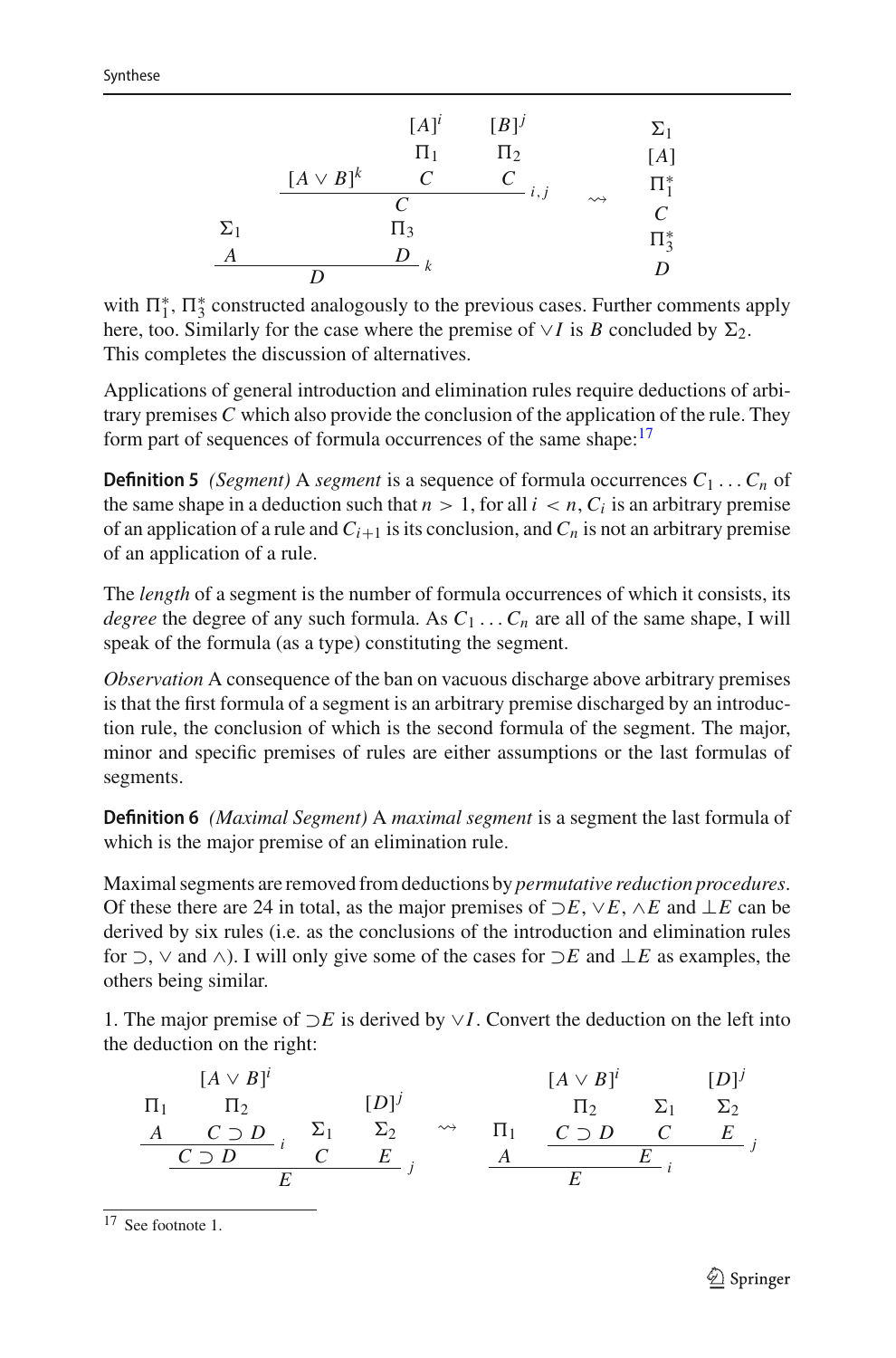2. The major premise of ⊃*E* is derived by ⊃*I*. Convert the deduction on the left into the deduction on the right:

$$
[A]^{i} \quad [A \supset B]^{j} \qquad [D]^{k} \qquad [A \supset B]^{j} \qquad [D]^{k}
$$
\n
$$
\begin{array}{c|ccccc}\nB & C \supset D & \sum_{i,j} & \sum_{i,j} & \sum_{i} & \sum_{i,j} & \sum_{i,j} & \sum_{i,j} & \sum_{i,j} & \sum_{i,j} & \sum_{i,j} & \sum_{i,j} & \sum_{i,j} & \sum_{i,j} & \sum_{i,j} & \sum_{i,j} & \sum_{i,j} & \sum_{i,j} & \sum_{i,j} & \sum_{i,j} & \sum_{i,j} & \sum_{i,j} & \sum_{i,j} & \sum_{i,j} & \sum_{i,j} & \sum_{i,j} & \sum_{i,j} & \sum_{i,j} & \sum_{i,j} & \sum_{i,j} & \sum_{i,j} & \sum_{i,j} & \sum_{i,j} & \sum_{i,j} & \sum_{i,j} & \sum_{i,j} & \sum_{i,j} & \sum_{i,j} & \sum_{i,j} & \sum_{i,j} & \sum_{i,j} & \sum_{i,j} & \sum_{i,j} & \sum_{i,j} & \sum_{i,j} & \sum_{i,j} & \sum_{i,j} & \sum_{i,j} & \sum_{i,j} & \sum_{i,j} & \sum_{i,j} & \sum_{i,j} & \sum_{i,j} & \sum_{i,j} & \sum_{i,j} & \sum_{i,j} & \sum_{i,j} & \sum_{i,j} & \sum_{i,j} & \sum_{i,j} & \sum_{i,j} & \sum_{i,j} & \sum_{i,j} & \sum_{i,j} & \sum_{i,j} & \sum_{i,j} & \sum_{i,j} & \sum_{i,j} & \sum_{i,j} & \sum_{i,j} & \sum_{i,j} & \sum_{i,j} & \sum_{i,j} & \sum_{i,j} & \sum_{i,j} & \sum_{i,j} & \sum_{i,j} & \sum_{i,j} & \sum_{i,j} & \sum_{i,j} & \sum_{i,j} & \sum_{i,j} & \sum_{i,j} & \sum_{i,j} & \sum_{i,j} & \sum_{i,j} & \sum_{i,j} & \sum_{i,j} & \sum_{i,j} & \sum_{i,j} & \sum_{i,j} & \sum_{i,j} & \sum_{i,j} & \sum_{i,j} & \sum_{i,j} & \sum_{i,j} & \sum_{i,j} & \sum_{i,j} & \sum_{i,j} & \sum_{i,j
$$

3. The major premise of ⊃*E* is derived by ∧*E*. Convert the deduction on the left into the deduction on the right:

$$
[A]^i [B]^j
$$
\n
$$
\Pi_1 \qquad \Pi_2 \qquad [D]^k
$$
\n
$$
\underline{A \wedge B \ C \supset D} \quad i, \quad j_1 \sum_1 \sum_2 \qquad \leadsto \qquad \Pi_1 \qquad \underline{C \supset D \ C \ E} \quad k
$$
\n
$$
\underline{C \supset D} \quad i, \quad j_2 \sum_1 \sum_2 \qquad \downarrow \qquad \qquad \underline{A \wedge B} \qquad \underline{E} \qquad i, \quad j
$$

4. The major premise of ⊥*E* has been derived by ∧*I*. Convert the deduction on the left into the deduction on the right:

$$
\begin{array}{ccc}\n\Pi_1 & \Pi_2 & \Sigma & [A \wedge B]^i \\
\underline{A} & B & \perp \\
\underline{A} & \downarrow & \cdots & \Pi_1 & \Pi_2 & \perp \\
\underline{A} & \downarrow & \cdots & \underline{A} & B & \overline{E} \\
\underline{E} & & & \end{array}
$$

5. The major premise of ⊥*E* has been derived by ∨*E*. Convert the deduction on the left into the deduction on the right:

-*A* ∨ *B* [*A*] *i* <sup>1</sup> ⊥ [*B*]*<sup>j</sup>* <sup>2</sup> ⊥ *i*,*j* ⊥ *E* - -*A* ∨ *B* [*A*] *i* <sup>1</sup> ⊥ *E* [*B*]*<sup>j</sup>* <sup>2</sup> ⊥ *<sup>E</sup> <sup>i</sup>*,*<sup>j</sup> <sup>E</sup>*

The other 19 permutative reduction procedures pose no further complications.

**Definition 7** *(Normal Form)* A deduction is in *normal form* if it contains neither maximal formulas nor maximal segments.

Repeated application of a permutative reduction procedure reduces the length of a maximal segment by permuting applications of elimination rules upwards in the deduction. As observed earlier, the first formula of a segment can only be one discharged by an introduction rule, and so repeated application of a permutative reduction procedure turns a maximal segment into a maximal formula. At the top of every maximal segment, there stands a maximal formula, so to speak.

**Definition 8** *(Rank of Deductions)* The *rank* of a deduction  $\Pi$  is the pair  $\langle d, l \rangle$ , where  $d$  is the highest degree of a maximal formula or maximal segment in  $\Pi$  or 0 if there is none, and *l* is the sum of the sum of the lengths of maximal segments of highest degree and the number of maximal formulas in  $\Pi$ .  $\langle d, l \rangle < \langle d', l' \rangle$  iff either (i)  $d < d'$ or (ii)  $d = d'$  and  $l < l'$ .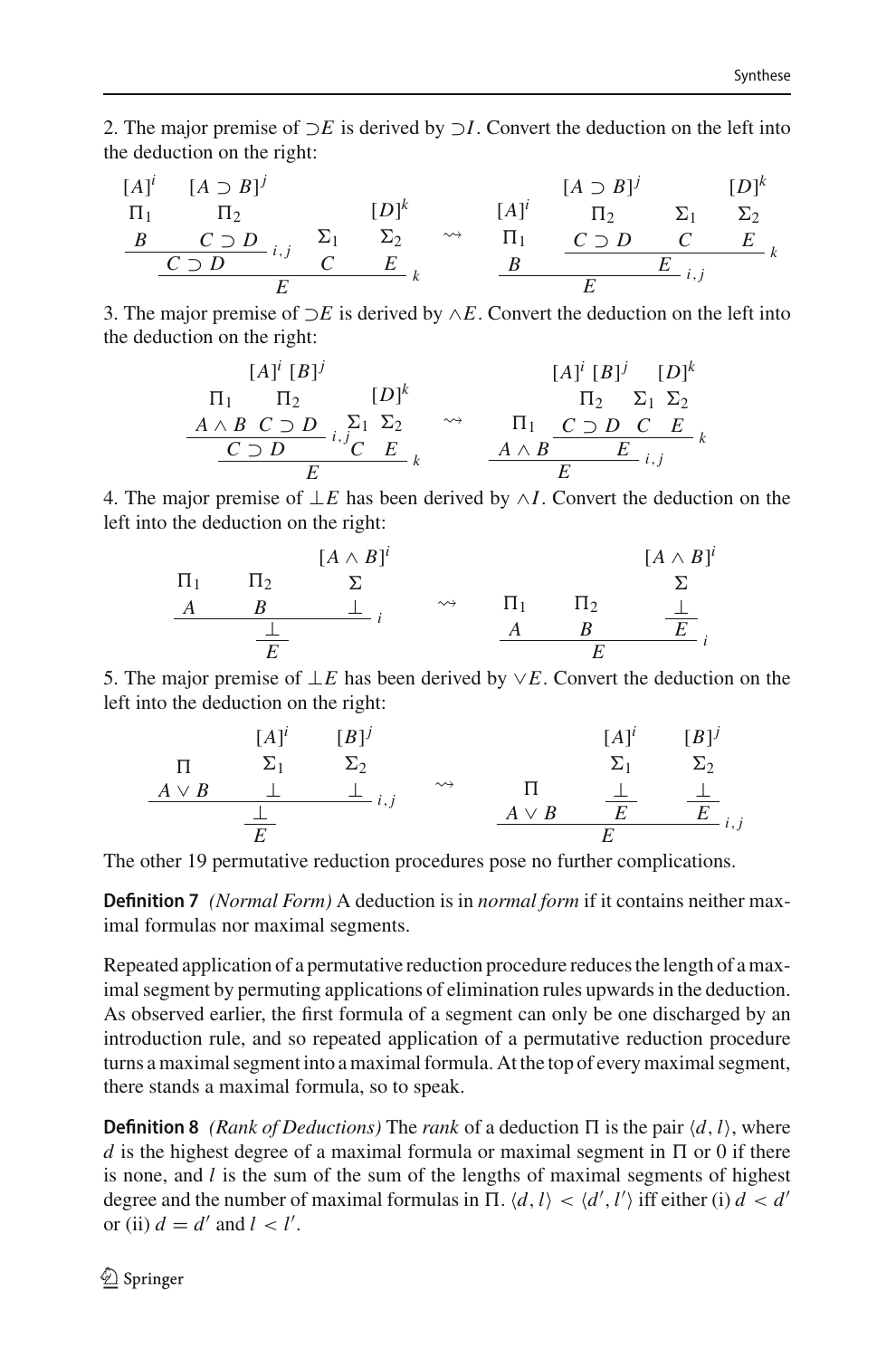Applying reduction procedures for maximal formulas cannot introduce new maximal formulas into the reduced deduction, but it may increase the lengths of maximal segments that were in the initial deduction.<sup>18</sup> In the case of maximal formulas of form  $A \wedge B$ , this can happen if  $\Sigma_1$  concludes *A* or  $\Sigma_2$  concludes *B* with an elimination rule and some formula occurrence in the assumption class to which the formulas discharged by  $\wedge E$  belong is the major premise of an elimination rule in  $\Pi_1$ . In the case of maximal formulas of the form  $A \supset B$ , this can happen if  $\Sigma_1$  concludes *B* with an elimination rule and some formula occurrence in the assumption class to which the formulas discharged by ⊃*E* belong is the major premise of an elimination rule in  $\Pi_2$ , or if  $\Pi_1$  concludes A with an elimination rule and some formula occurrence in the assumption class to which the minor assumptions discharged by ⊃*I* belong is the major premise of an elimination rule in  $\Sigma_1$ . Similarly for maximal formulas of the form  $A \vee B$ .

Any maximal segment that suffers an increase in length as a result of a reduction procedure is, however, of lower degree than the maximal formula removed, as the formulas that constitute the segment are subformulas of the latter. Hence applying a reduction procedure for maximal formulas cannot increase the rank of a deduction.

Applying a permutative reduction procedures cannot introduce new maximal segments into the reduced deduction, but it may increase the lengths of maximal segments that were in the initial deduction. In examples 1–3 above, this would happen if *E* is part of a maximal segment.<sup>19</sup> To ensure all maximal segments are removed from a deduction, the permutative reduction procedures must be applied with a strategy.

<span id="page-16-2"></span>Say that a deduction that already is in normal form can be converted into itself. Then we have the following:

### **Theorem 1** *Any deduction in I can be converted into a deduction in normal form.*

*Proof* The theorem follows by the considerations of the paragraphs immediately preceding the theorem and an induction over the rank of deductions. Applying reduction procedures for maximal formulas cannot increase the rank of a deduction, and as a maximal formula is removed, applying a reduction procedure to a maximal formula of highest degree decreases the rank of the deduction. Permutative reduction procedures must be applied so as to avoid an increase of the lengths of segments of highest degree. This can be achieved by applying one to a maximal segment of highest degree such that no maximal segment of highest degree stands above it in the deduction. This reduces the rank of the deduction.

**Corollary 1** *If*  $\Gamma \vdash_{\mathbf{I}} A$ *, then there is a deduction in normal form with an occurrence of A* as the conclusion and occurrences of some of the formulas in  $\Gamma$  as the undischarged *assumptions.*

#### *Proof* Immediate from Theorem [1.](#page-16-2)

If there is a deduction of *C* from assumptions  $A_1 \ldots A_n$ , then the deduction in normal form into which it converts may retain only some of these assumptions: applying the

<span id="page-16-0"></span><sup>18</sup> The alternative reduction procedures may, incidentally, shorten maximal segments, namely if *C* or *D* form part of one.

<span id="page-16-1"></span><sup>&</sup>lt;sup>19</sup> It cannot happen in examples 4 and 5, as  $\bot E$  is restricted to atomic conclusions.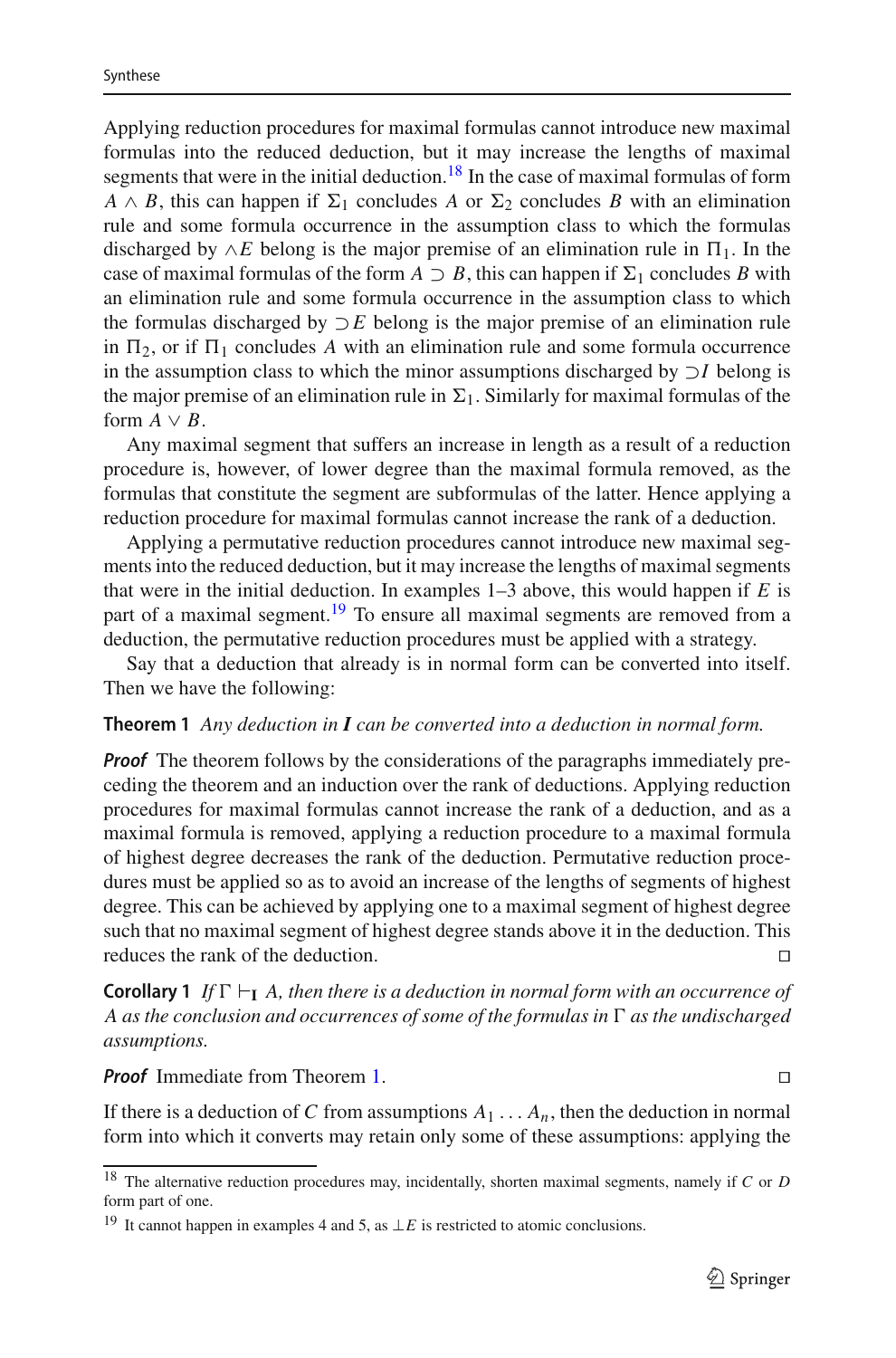<span id="page-17-1"></span>reduction procedures for maximal formulas of the form  $A \supset B$  removes the deduction of the minor premises of <sup>⊃</sup>*E*, if <sup>⊃</sup>*<sup>I</sup>* discharges vacuously above the specific premise[.20](#page-17-0)

 ${\sf Theorem ~2~}$  If  $\Pi$  is a deduction in normal form, then all major premises of elimination  $r$ ules are (discharged or undischarged) assumptions of  $\Pi.$ 

**Proof** By the form of deductions in normal form, as a result of the permutative reduction procedures.

**Definition 9** *(Branch)* A *branch* in a deduction is a sequence of formula occurrences  $\sigma_1 \ldots \sigma_n$  such that  $\sigma_1$  is an assumption of the deduction that is neither discharged by an elimination rule nor the major assumption discharged by an introduction rule,  $\sigma_n$  is either the conclusion of the deduction or the minor premise of  $\neg E$ , and for each  $n > i$ : if  $\sigma_i$  is the major premise of an elimination rule other than  $\perp E$ ,  $\sigma_{i+1}$  is an assumption discharged by it, and if it is the major premise of  $\perp E$ ,  $\sigma_{i+1}$  is the conclusion of the rule; if  $\sigma_i$  is the specific premise of an introduction rule,  $\sigma_{i+1}$  is a major assumption discharged by it; and if  $\sigma_i$  is an arbitrary premise (of an introduction or an elimination rule rule),  $\sigma_{i+1}$  is the conclusion of the rule.

Branches begin with a formula occurrence that is either an undischarged assumption of the deduction or a minor assumption discharged by ⊃*I*. Taking the formulas on a branch that form segments as units, we can also say that a branch consists of a sequence of formulas or segments.

**Corollary 2** *If any major premises of elimination rules are on a branch in a deduction in normal form, then they precede any major assumptions discharged by introduction rules that are on the branch.*

*Proof* By Theorem [2,](#page-17-1) the major premises of elimination rules that occur on a branch in a deduction in normal form are assumptions. Hence they are not the last formulas of any segments, and in particular they are not the last formulas of any segments beginning with discharged major assumptions of introduction rules. 

It is a consequence of Theorem [2](#page-17-1) that in a deduction in normal form the major premises of elimination rules do not form parts of segments. A branch in a deduction in normal form typically begins with a sequence of major premises of elimination rules, such that the conclusion of the last of them is either the first formula on a segment ending in the specific premise of an introduction rule (if it is ⊥*E*) or the second formula of such a segment (in all other cases), and continues with a sequence of segments the first formulas of which are major assumptions discharged by introduction rules. The first half of the branch is called the *E-part*, its second half the *I-part*. Separating them is the *minimal formula* or *minimal segment*. It is the first formula or the first segment the last formula of which is the specific premise of an introduction rule. If the last application of an elimination rule is  $\perp E$ , there is a minimal formula and it is  $\perp$ . If the last application is any other elimination rule, there is a minimal segment. Either part may be empty: some branches in normal deductions consist of only an E-part, some of

<span id="page-17-0"></span><sup>&</sup>lt;sup>20</sup> In Milne's classical system, the deduction in normal form proceeds from the same assumptions.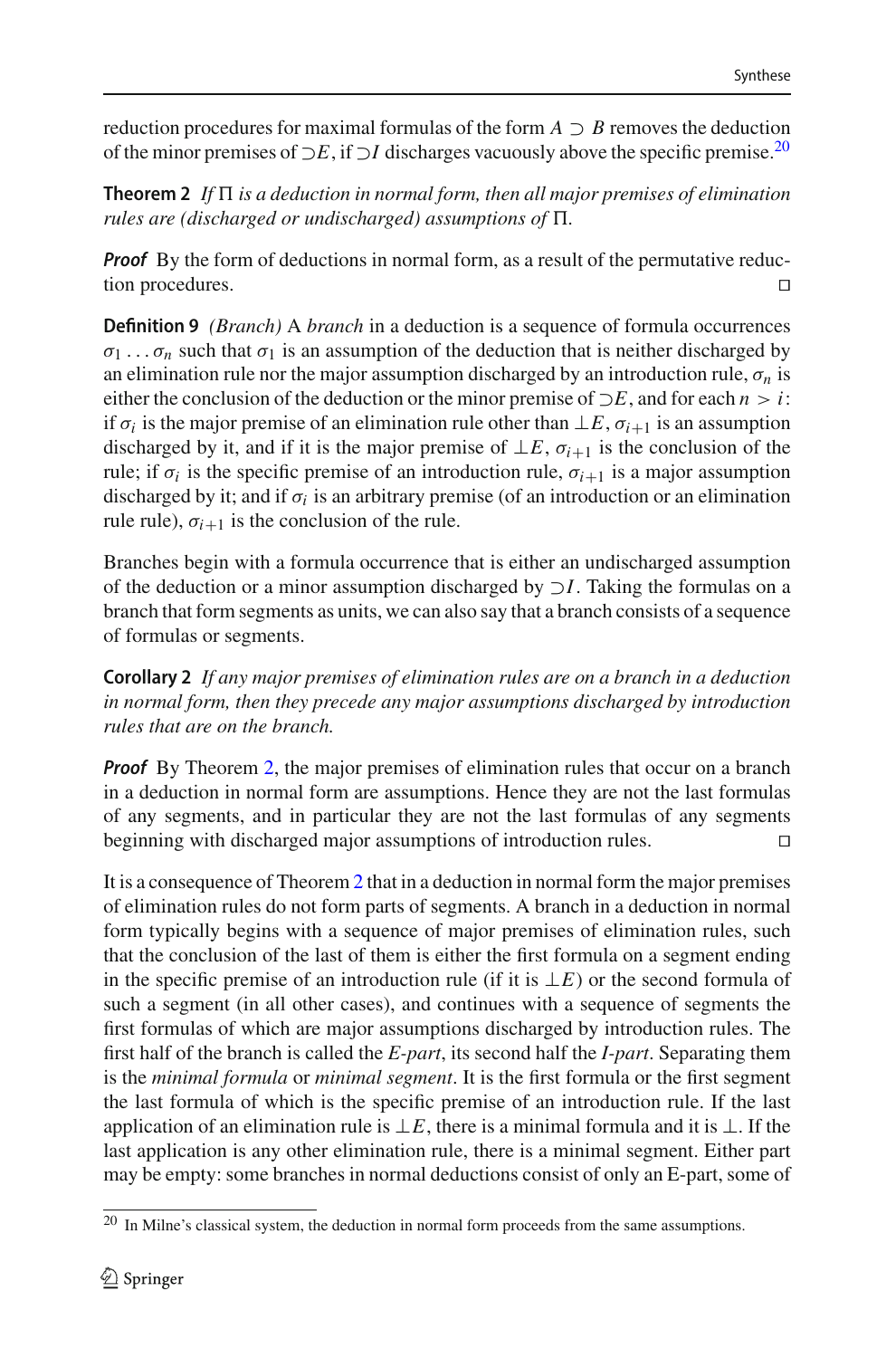only an I-part, and in the case of a deduction that consists of a single formula *A*, both parts are empty and there is only a minimal formula. Inspection of the rules shows that all formulas on the E-part are subformulas of the previous one, and all formulas of the I-part are subformulas of the subsequent one.

**Definition 10** *(Order of Branches)* A branch has order 0 if its last formula is the conclusion of the deduction; it has order  $n + 1$  if its last formula is the minor premise of an application of ⊃*E* the major premise of which is on a branch of order *n*.

A branch of order 0 is also called a *main branch* in the deduction.

**Definition 11** *(Subformula Property)* A deduction  $\Pi$  of a conclusion C from the undischarged assumptions  $A_1 \ldots A_n$  has the *subformula property* if every formula on the deduction is a subformula either of *C* or of  $A_1 \ldots A_n$ .

For brevity we may speak of a segment being the premise, conclusion or discharged assumption of a rule if its last or first formula is the premise, conclusion or discharged assumption of that rule.

<span id="page-18-0"></span>**Theorem 3** *Deductions in normal form have the subformula property.*

*Proof* By inspection of the rules and an induction over the order of branches. Consider a branch of order 0. The branch begins with a (possibly empty) sequence of major premises of elimination rules, going from major premise to assumption discharged by the elimination rule, until it reaches a specific premise of an introduction rule, and then continues with segments discharged by introduction rules, until it reaches the conclusion of the deduction. All formulas on the latter part of the branch are subformulas of the conclusion of the deduction. All formulas on the former part of the branch are subformulas either of an assumption that remains undischarged in the deduction, in which case they are subformulas of a formula that is an undischarged assumption of the deduction, or they are subformulas of a formula discharged by ⊃*I*, in which case they are subformulas of a subformula of the conclusion. A branch that ends in the minor premise of ⊃*E* ends in a formula that is a subformula of a branch of lower order, and hence the theorem holds by induction. 

**Corollary 3** *For any deduction in I, there is a deduction of the same conclusion from some of its undischarged assumptions with the subformula property.*

*Proof* By Theorems [1](#page-16-2) and [3.](#page-18-0) 

Finally, let a *proof* be a deduction of **I** that has no undischarged assumptions. Elimination rules do not discharge assumptions above their major premises. Hence if in a deduction in normal form there is a main branch that does not have an I-part, it is not a proof. Contraposing and applying Theorem [1](#page-16-2) establishes:

<span id="page-18-1"></span>**Corollary 4** *If there is a proof of A in I, then there is one that ends with an application of an introduction rule.*

The usual further corollaries follow. For instance, **I** has the disjunction property: if  $\vdash$ **I** *A* ∨ *B*, then either  $\vdash$ **I** *A* or  $\vdash$ **I** *B*.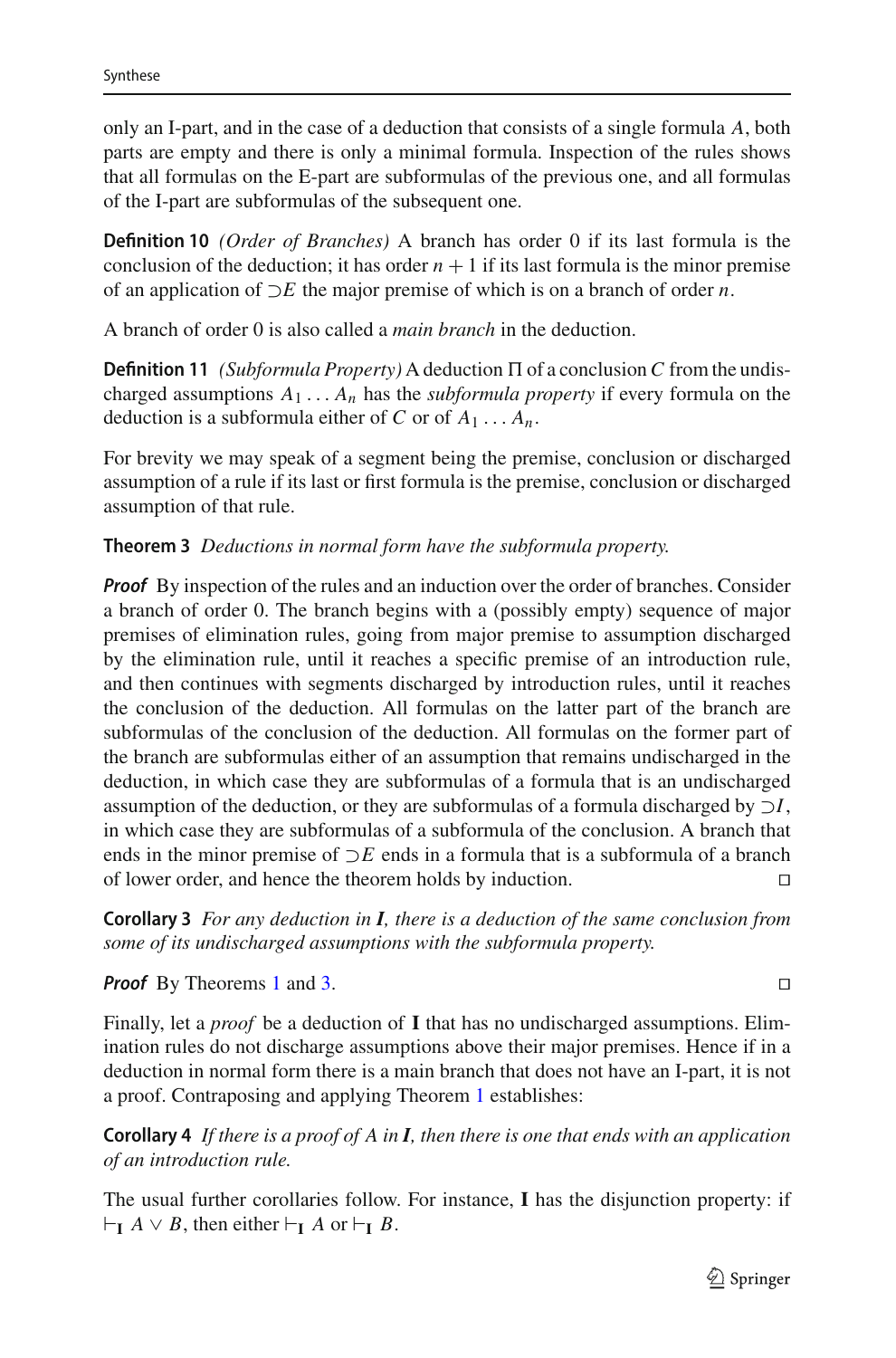#### **Corollary 5** *I is consistent.*

*Proof* Suppose there is a proof of  $\perp$  in **I**. Then by Corollary [4,](#page-18-1) there is a proof of  $\perp$ that ends with an application of an introduction rule. But ⊥ has no introduction rule. Hence there is no proof of  $\Box$ Hence there is no proof of  $\perp$ .

# **5 Conclusion**

Negri and von Plato only formulate general elimination rules for the quantifiers (Negri and von Plat[o](#page-24-9) [2001](#page-24-9), p. 64), but not general introduction rules. They also do not give rules for equality. To close this paper, I will briefly consider the formalisation of a full system of intuitionistic predicate logic with equality with general introduction and elimination rules  $21$ 

The language has two disjoint sets of variables, the *parameters a*, *b*, *c* ... playing the role of free variables, and the variables to be bound by the quantifiers  $x, y, z...$ which do not occur free in formulas. The terms of the language are built up from the parameters, constant symbols and function symbols in the usual way. An expressions that is like a formula or a term, but containing free variables instead of parameters, is often called a pseudo-formula or a pseudo-term.

 $A_t^x$  is the result of substituting all occurrences of the variable *x* in *A* by the term *t*.<sup>[22](#page-19-1)</sup>  $\mathbb{E}_t^a$  is the result of substituting the term *t* for the parameter *a* throughout deduction  $\mathbb{E}_t$ .

The elimination rule for the existential quantifier already has the form of general elimination rules. The general elimination rule for the universal quantifier has the same form but with a different use of terms:

$$
\begin{array}{ccc}\n & [A_a^x]^i & [A_t^x]^i \\
\Sigma & \Pi & \Sigma & \Pi \\
\exists xA & C \\
C & \exists E \ i & \forall xA & C \\
\end{array}
$$

where in  $\exists E$ , the parameter *a* does not occur in  $\exists x A$ , nor in *C*, nor in any formulas undischarged in  $\Pi$  except those of the assumption class  $[A^x_a]$ .

The following are general introduction rules for the quantifiers:

$$
\begin{array}{ccc}\n & [\exists x A]^i & & [\forall x A]^i \\
\Sigma & \Pi & & \Sigma & \Pi \\
A_t^x & C & \exists I \ i & & \frac{A_a^x & C}{C} \\
\hline\n\end{array}
$$

where in  $\forall I$ , the parameter *a* does not occur in undischarged assumptions of  $\Pi$ .

Deductions in the system of intuitionistic predicate logic are defined by adding clauses for these four rules to the inductive step of definition [2.](#page-7-1)

<span id="page-19-0"></span><sup>&</sup>lt;sup>21</sup> Th[e](#page-24-15) rules for ∃ and = of this section are also found in Milne [\(2015](#page-24-15)). In Kürbi[s](#page-24-17) [\(2021](#page-24-17)) it is shown that deductions in normal form in Milne's system of classical predicate logic with ∃, but not with ∀, satisfy the subformula property.

<span id="page-19-1"></span> $22$  If *t* is a pseudo-term, it is assumed that none of its free variables gets bound by the substitution, i.e. that *t* is free for *x* in *A*. But notice that, if the result of the substitution is to be a formula rather than a pseudo-formula, as is the case in the use made of this notation in rules of inference, we need not consider this possibility: we only need to consider terms, not pseudo-terms. Analogously for the next kind of substitution.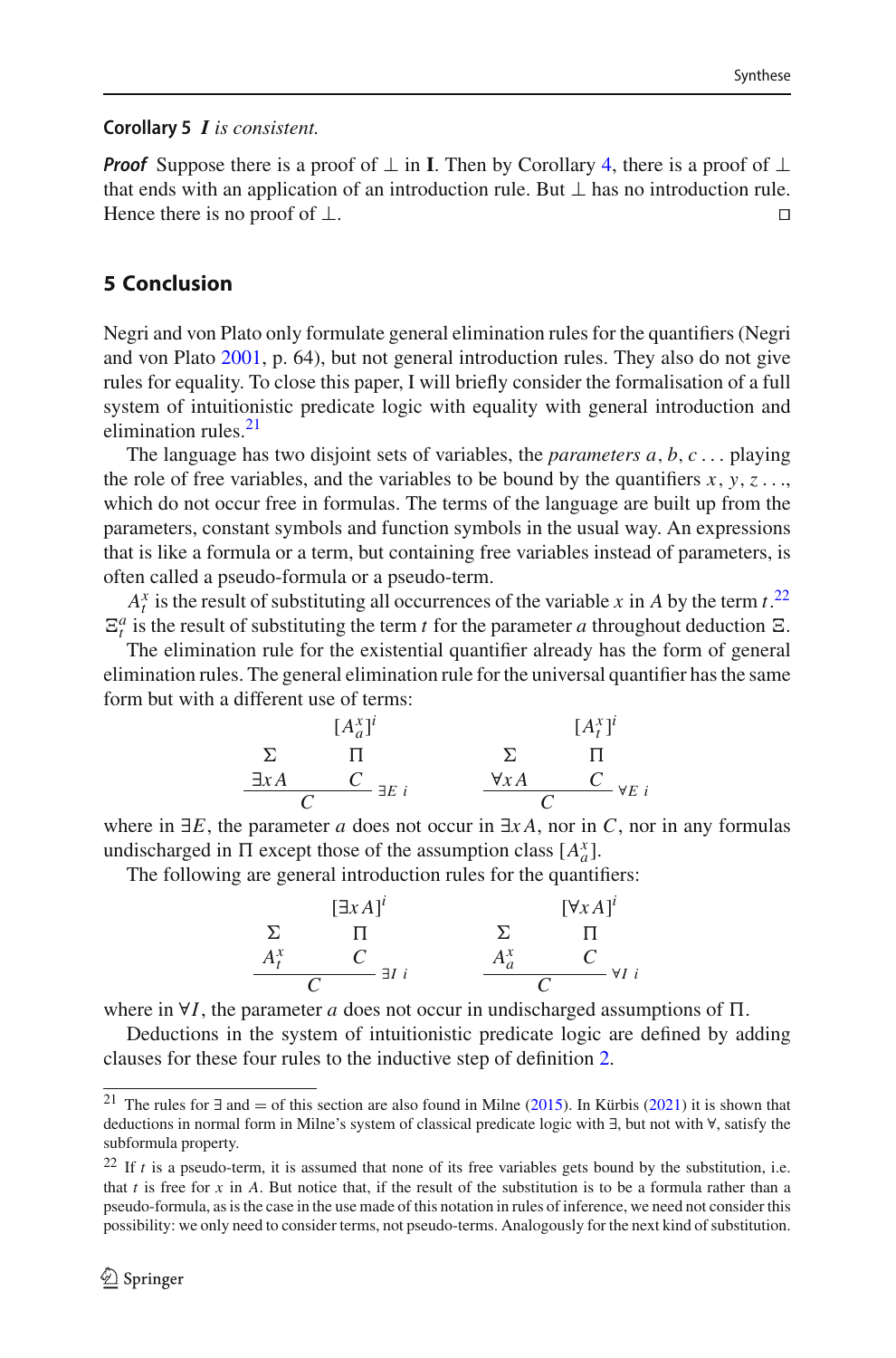It is worth remarking that the rules for both quantifiers have the same form and differ only with respect to the occurrences of terms and parameters and consequently where restrictions on parameters are imposed.

The major premise of an application of ∃*E*, ∀*E* is, as before, its leftmost premise, the other being its arbitrary premise. Similarly for the specific and arbitrary premises of ∃*I*, ∀*I*. The major assumptions discharged by their applications are the formulas taking the places of ∃*x A* and ∀*x A*, respectively. The definition of 'maximal formula' is as before, as is that of 'maximal segment', except that segments now of course also arise by applications of the rules for the quantifiers in the evident way.

As we have an unlimited amount of parameters at our disposal, we may adopt the convention that every application of ∃*E* and ∀*I* has its own parameter, so that the parameter of an application of ∀*I* only occurs in its specific premise and the formulas from which it is derived, and the parameter of an application of ∃*E* occurs only in the formulas in the assumption class discharged by it and formulas derived from them. Consequently, the parameter occurs only above the application of the rule in a deduction, and any application of ∃*E* or ∀*I* below it has a different parameter. Call this the *parameter convention*.

Inspection of the reduction procedures for the propositional connectives shows that, if the parameter convention is upheld, then any correct application of ∃*E* or ∀*I* in the initial deduction remains correct in the reduced deduction.

The following are the reduction procedures for maximal formulas of the form ∃*x A* and ∀*x A*, continuing the numbering of those for propositional logic:

4. The maximal formula has the form ∃*x A*. Convert the deduction on the left into the deduction on the right:

$$
[A_a^x]^j \qquad \sum_{\substack{\Xi \\ \Xi \\ C}} \qquad [A_t^x] \qquad \qquad [A_t^x] \qquad \qquad [A_t^x] \qquad \qquad [A_t^x] \qquad \qquad [A_t^x] \qquad \qquad [A_t^x] \qquad \qquad [A_t^x] \qquad \qquad [A_t^x] \qquad \qquad [A_t^x] \qquad \qquad [A_t^x] \qquad \qquad [A_t^x] \qquad \qquad [A_t^x] \qquad \qquad [A_t^x] \qquad \qquad [A_t^x] \qquad \qquad [A_t^x] \qquad \qquad [A_t^x] \qquad \qquad [A_t^x] \qquad \qquad [A_t^x] \qquad \qquad [A_t^x] \qquad \qquad [A_t^x] \qquad \qquad [A_t^x] \qquad \qquad [A_t^x] \qquad \qquad [A_t^x] \qquad \qquad [A_t^x] \qquad \qquad [A_t^x] \qquad \qquad [A_t^x] \qquad \qquad [A_t^x] \qquad \qquad [A_t^x] \qquad \qquad [A_t^x] \qquad \qquad [A_t^x] \qquad \qquad [A_t^x] \qquad \qquad [A_t^x] \qquad \qquad [A_t^x] \qquad \qquad [A_t^x] \qquad \qquad [A_t^x] \qquad \qquad [A_t^x] \qquad \qquad [A_t^x] \qquad \qquad [A_t^x] \qquad \qquad [A_t^x] \qquad \qquad [A_t^x] \qquad \qquad [A_t^x] \qquad \qquad [A_t^x] \qquad \qquad [A_t^x] \qquad \qquad [A_t^x] \qquad \qquad [A_t^x] \qquad \qquad [A_t^x] \qquad \qquad [A_t^x] \qquad \qquad [A_t^x] \qquad \qquad [A_t^x] \qquad \qquad [A_t^x] \qquad \qquad [A_t^x] \qquad \qquad [A_t^x] \qquad \qquad [A_t^x] \qquad \qquad [A_t^x] \qquad \qquad [A_t^x] \qquad \qquad [A_t^x] \qquad \qquad [A_t^x] \qquad \qquad [A_t^x] \qquad \qquad [A_t^x] \qquad \qquad [A_t^x] \qquad \qquad [A_t^x] \qquad \qquad
$$

where the procedure is again as in the cases of the propositional connectives: if assumption class *k* contains only one formula, the final step by ∃*I* is omitted. By the parameter convention, in the initial deduction  $a$  occurs only in  $\Xi$ , and hence after its replacement by *t* it disappears altogether from the reduced deduction, which therefore is a correct deduction.

5. The maximal formula has the form ∀*x A*. Convert the deduction on the left into the deduction on the right: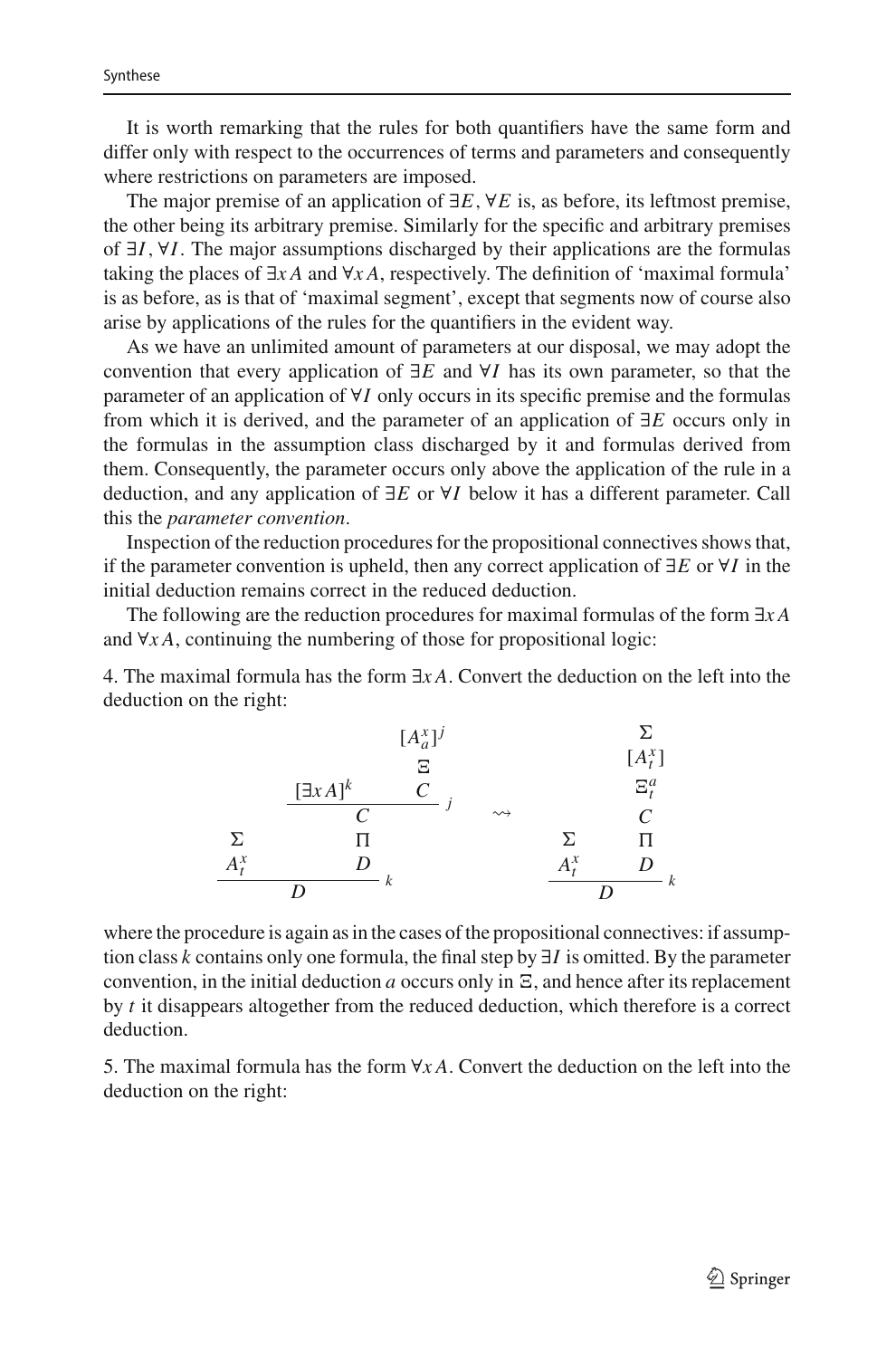|             |                   | $[A_t^x]^j$ |                    |         | $\Xi^a_t$ |
|-------------|-------------------|-------------|--------------------|---------|-----------|
|             |                   | Σ.          |                    |         | $[A_t^x]$ |
|             | $[\forall x A]^k$ | C           |                    |         | Σ         |
|             | C                 |             | $\rightsquigarrow$ |         | C         |
| Ξ           |                   |             |                    | Ξ       | П         |
| $A_{c}^{x}$ |                   |             |                    | $A^x_a$ |           |
|             |                   |             |                    |         |           |

where the procedure is again as in the cases of the propositional connectives: if assumption class *k* contains only one formula, the final step by  $\forall E$  is omitted. By the parameter convention, in the initial deduction *a* occurs only in  $\Xi$ , and, as it is no longer present in  $\mathbb{E}_t^a$  upon replacement by *t*, this is the only place where it remains in the reduced deduction, which therefore is a correct deduction.

The additional permutative reduction procedures for maximal segments pose no further problems, and I will not give them.

The results of the previous section go through as before, if substitution instances of formulas of the form ∀*x A* and ∃*x A* are counted amongst their subformulas. Corollary [4](#page-18-1) for intuitionistic predicate logic is used to prove the existence property: if there is a proof of  $\exists x A$ , then, for some term *t*, there is a proof of  $A_t^x$ .

Finally, what would general introduction and elimination rules for equality be? Equality raises a number of philosophical questions, not the least, in the present context, whether it is a logical constant the meaning of which may be defined by the rules of inference governing it. I will not try to answer this question here, but the second set of rules to be given, which effectively capture Leibniz' definition of equality, do, it seems to me, have a fair claim on satisfying the criteria of inferentialist semantics. $23$ 

The following is a general elimination rule for  $=$ :

$$
\begin{array}{ccc}\n & & [P_{t_2}^x]^i \\
\prod & \sum & \sum & \sum \\
t_1 = t_2 & P_{t_1}^x & C \\
C & & & \end{array}
$$

where *P* is atomic. The general case follows by induction. To exclude trivial applications of  $=E$ , we may require  $t_1$  and  $t_2$  to be different.

One option of a general introduction rule for equality follows the pattern of the rule for  $\top$  considered in Remark 2 of Sect. [2.](#page-2-1) An assumption of the form  $t = t$  may be discharged at any moment in a deduction:

$$
[t = t]^i
$$
  
\n
$$
\Pi
$$
  
\n
$$
\frac{C}{C} = I
$$

The ban on vacuous discharge prevents futile applications of this rule with no further effect than to deduce formulas from themselves.

<span id="page-21-0"></span><sup>&</sup>lt;sup>23</sup> For an in depth discussion of equality in inferentialist semantics, a survey of existing proposals and a novel approach, see Indrzejcza[k](#page-24-23) [\(2021](#page-24-23)).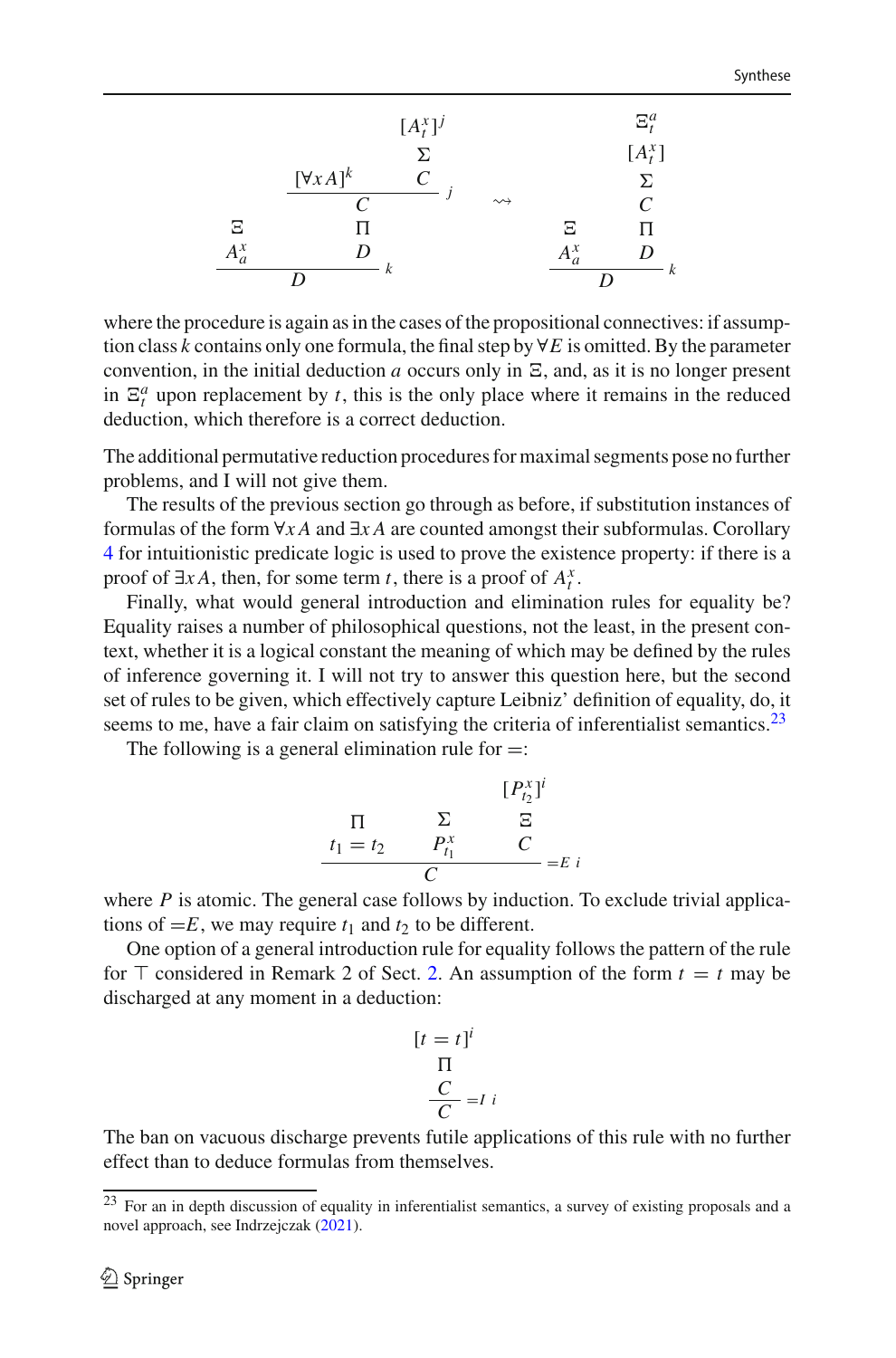The major premise of  $=E$  is  $t_1 = t_2$ , its minor premise is  $P_{t_1}^x$ , the major assumption discharged by  $=I$  is  $t = t$ , and in both rules C is the arbitrary premise.

Deductions intuitionistic predicate logic with equality are defined by extending the inductive step of the definition of deductions in intuitionistic predicate logic by clauses for these two rules.

The additional permutative reduction procedures for these rules follow the usual pattern. If the requirement of the difference of  $t_1$  and  $t_2$  in  $=E$  is imposed, there are no maximal formulas of the form  $t_1 = t_2$ . Otherwise the reduction procedure is straightforward and also follows a by now familiar pattern. Replace the deduction on the left by the deduction on the right, where the final application of  $=I$  is omitted, if *k* contains only one formula:

$$
[P_t^x]^j \qquad \sum_{\sum \atop \sum t = t}^{[\sum P_t^x]^j} \sum_{P_t^x} P_t^x
$$
  

$$
\frac{[t = t]^k \qquad P_t^x \qquad C}{\frac{C}{C} k} \qquad \leadsto \qquad \frac{C}{C} k
$$

As *P* is atomic, the reduction procedure cannot introduce new maximal formulas into the reduced deduction.

A slightly more original option for a general introduction rule for equality results by modifying a rule proposed by Read to fit the present framework. Read observes that, if we add predicate parameters to the language, then  $t_1 = t_2$  may be inferred if there is a deduction of  $F_{t_2}^x$  from  $F_{t_1}^x$  in which *F* is a predicate parameter not occurring in any undischarged assumptions except  $F_{t_1}^x$ , and conversely, a deduction of  $F_{t_1}^x$  from  $F_{t_2}^x$ in which *F* is a predicate parameter not occurring in any undischarged assumptions except  $F_{t_2}^x$  (Rea[d](#page-24-24) [2004,](#page-24-24) p. 116). This captures one half of Leibniz' definition of  $t_1 = t_2$ as  $\forall F(F_{t_1}^{\bar{x}} \equiv F_{t_2}^{\bar{x}})$  in inferentialist terms. Cast into the form of general introduction rules, the rule becomes:

$$
\begin{array}{ccc}\n[F_{t_2}^{x}]^i & [F_{t_1}^{x}]^j & [t_1 = t_2]^k \\
\prod_{\substack{\text{r} \\ \text{r}_1 \\ \text{r}_2 \\ \text{r}_3 \\ \text{r}_4 \\ \text{r}_5 \\ \end{array}\n\quad\n\begin{array}{ccc}\n[F_{t_1}^{x}]^j & [t_1 = t_2]^k \\
\text{E}^x & \text{E}^x \\
\text{E}^x & \text{E}^x \\
\text{E}^x & \text{E}^x \\
\text{E}^x & \text{E}^x \\
\text{E}^x & \text{E}^x \\
\text{E}^x & \text{E}^x \\
\text{E}^x & \text{E}^x \\
\text{E}^x & \text{E}^x \\
\text{E}^x & \text{E}^x \\
\text{E}^x & \text{E}^x \\
\text{E}^x & \text{E}^x \\
\text{E}^x & \text{E}^x \\
\text{E}^x & \text{E}^x \\
\text{E}^x & \text{E}^x \\
\text{E}^x & \text{E}^x \\
\text{E}^x & \text{E}^x \\
\text{E}^x & \text{E}^x \\
\text{E}^x & \text{E}^x \\
\text{E}^x & \text{E}^x \\
\text{E}^x & \text{E}^x \\
\text{E}^x & \text{E}^x \\
\text{E}^x & \text{E}^x \\
\text{E}^x & \text{E}^x \\
\text{E}^x & \text{E}^x \\
\text{E}^x & \text{E}^x \\
\text{E}^x & \text{E}^x \\
\text{E}^x & \text{E}^x \\
\text{E}^x & \text{E}^x \\
\text{E}^x & \text{E}^x \\
\text{E}^x & \text{E}^x \\
\text{E}^x & \text{E}^x \\
\text{E}^x & \text{E}^x \\
\text{E}^x & \text{E}^x \\
\text{E}^x & \text{E}^x \\
\text{E}^x & \
$$

where the predicate parameter  $F$  does not occur in any formulas undischarged in  $\Pi$ and  $\Sigma$  except in those of the assumption classes  $[F_{t_2}^x]$  and  $[F_{t_1}^x]$ .

The major assumption discharged by this rule is  $t_1 = t_2$ . Suitable terminology for formulas in assumption classes  $[F_{t_1}^x]$  and  $[F_{t_2}^x]$  would be the *parametric assumptions* discharged by =*I'*. Its specific premises are the conclusions  $F_{t_1}^x$  and  $F_{t_2}^x$  of  $\Pi$  and  $\Sigma$ . *C* is the arbitrary premise.

Considerations of harmony should then lead us  $R_1^{\text{y}}$  adding a second elimination rule for equality symmetrical to the first:  $\boldsymbol{\nabla}$  $\Xi$ 

$$
\frac{t_1 = t_2 \qquad P_{t_2}^x \qquad C}{C} = E^S i
$$

where *P* is atomic. Together  $=E$  and  $=E^S$  capture the other half of Leibniz' definition of equality in inferential terms.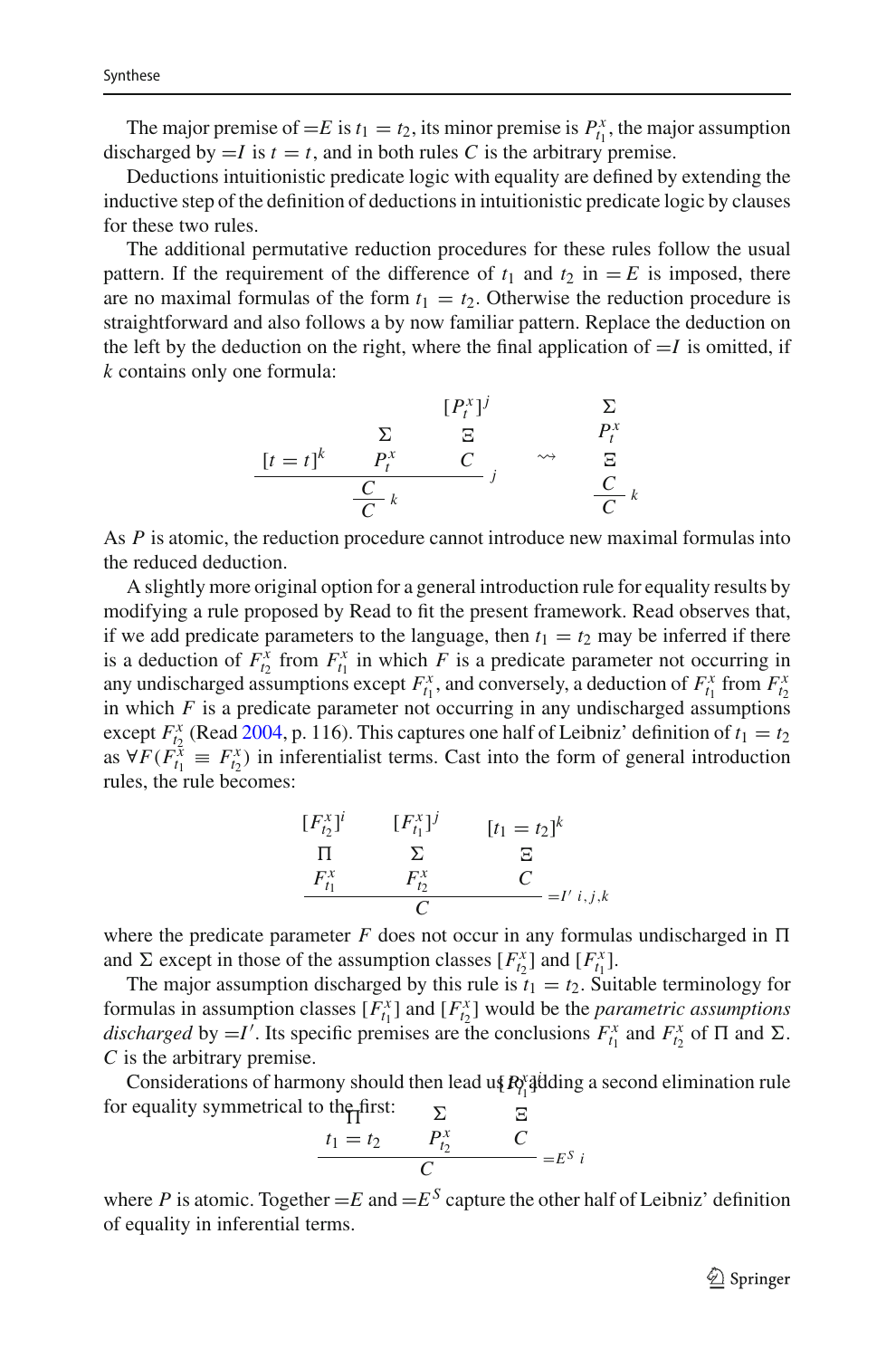It would be possible to dispense with one of the deductions  $\Pi$  and  $\Sigma$  in  $=I'$ : given, say,  $\Sigma$ , replacing *F*x by  $x = t_1$ , which is possible if *F* is a parameter satisfying the conditions of an application of  $=I'$ , gives a deduction of  $t_2 = t_1$  from  $t_1 = t_1$ ; the latter is provable by a single application of  $=$  *I'* using  $F_{t_1}^x$  as both premises and discharged assumptions; applying  $=E$  to the thus concluded  $t_1 = t_2$  with  $F_{t_2}^x$  as minor premise and  $F_{t_1}^x$  as arbitrary premise, discharged assumption and conclusion yields the deduction of  $F_{t_1}^x$  from  $F_{t_2}^x$  required for an application of  $=I'$ . If this is done, harmony demands that the introduction rule for equality should be paired with only one elimination rule; dispensing with  $\Pi$ , this should be  $=E$ ,  $=E^S$  being derivable from the symmetry of equality, which in turn is derivable from  $=E$  and the reflexivity of equality. For philosophical reasons, however, it may be preferable to leave  $=I'$  as it is: the single deduction is sufficient only in the presence of  $=E$ , and so  $=I'$  could not be said to define the meaning of  $=$ , while its elimination rule merely exploits this meaning as so defined according to the inversion principle.<sup>[24](#page-23-0)</sup>

If deductions in intuitionistic predicate logic with equality are defined by  $= I'$ instead of  $=I$  in the inductive step, then the reduction procedure for maximal formulas of the form  $t_1 = t_2$  is less trivial. We may assume that a corresponding version of the parameter convention is upheld for predicate parameters with respect to applications of  $=$  *I'*. Transform the deduction on the left into the deduction on the right, where  $\Sigma_P^F$  is the result of substituting the predicate parameter *F* by *P* throughout  $\Sigma$ , and as always, the final step by  $= I'$  is omitted if assumption class *k* contains only one formula:

$$
[P_{t_2}^x]^l
$$
  
\n
$$
E_1 E_2
$$
  
\n
$$
[F_{t_2}^x]^i [F_{t_1}^x]^j
$$
  
\n
$$
F_{t_1}^x = \sum_{i,j,k}^{r} E_i
$$
  
\n
$$
F_{t_1}^x F_{t_2}^x
$$
  
\n
$$
F_{t_1}^x F_{t_2}^x
$$
  
\n
$$
F_{t_1}^x F_{t_2}^x
$$
  
\n
$$
F_{t_1}^x F_{t_2}^x
$$
  
\n
$$
F_{t_1}^x F_{t_2}^x
$$
  
\n
$$
F_{t_1}^x F_{t_2}^x
$$
  
\n
$$
F_{t_1}^x F_{t_2}^x
$$
  
\n
$$
F_{t_1}^x F_{t_2}^x
$$
  
\n
$$
F_{t_1}^x F_{t_2}^x
$$
  
\n
$$
F_{t_1}^x F_{t_2}^x
$$
  
\n
$$
F_{t_1}^x F_{t_2}^x
$$
  
\n
$$
F_{t_1}^x F_{t_2}^x
$$
  
\n
$$
F_{t_1}^x F_{t_2}^x
$$
  
\n
$$
F_{t_1}^x F_{t_2}^x
$$
  
\n
$$
F_{t_1}^x F_{t_2}^x
$$
  
\n
$$
F_{t_1}^x F_{t_2}^x
$$
  
\n
$$
F_{t_1}^x F_{t_2}^x
$$
  
\n
$$
F_{t_1}^x F_{t_2}^x
$$
  
\n
$$
F_{t_1}^x F_{t_2}^x
$$
  
\n
$$
F_{t_1}^x F_{t_2}^x
$$
  
\n
$$
F_{t_1}^x F_{t_2}^x
$$
  
\n
$$
F_{t_1}^x F_{t_2}^x
$$
  
\n
$$
F_{t_1}^x F_{t_2}^x
$$
  
\n
$$
F_{t_1}^
$$

By the parameter convention for predicate letters,  $F$  occurs only in  $\Pi$  and  $\Sigma$ , from which it disappears after replacement by  $P$ , so the reduced deduction is a correct deduction. *P* being atomic, the reduction procedure does not introduce new maximal formulas into the deduction. In case the maximal formula arises from an application of  $=E^S$ ,  $P_{t_1}^x$  and  $P_{t_2}^x$  are interchanged, and the reduction procedure replaces *F* by *P* in  $\Pi$  instead of in  $\Sigma$ .

Permutative reduction procedures pose once more no further problems.

<span id="page-23-0"></span><sup>&</sup>lt;sup>24</sup> Read's rule, in fact, has only one of the deductions. Read shows the redundancy of a second deduction by replacing  $F$  by  $-F$  in the first and contraposing. This move is not available in intuitionistic logic. A similar comment to the above applies: it would then not appear to be its introduction rule alone that defines the meaning of  $=$ , as an appeal to (classical) negation is required. For a discussion of the effect of various forms of or restrictions imposed on Leibniz' definition of equality, see Indrzejczak [\(2021](#page-24-23), Sec. 3).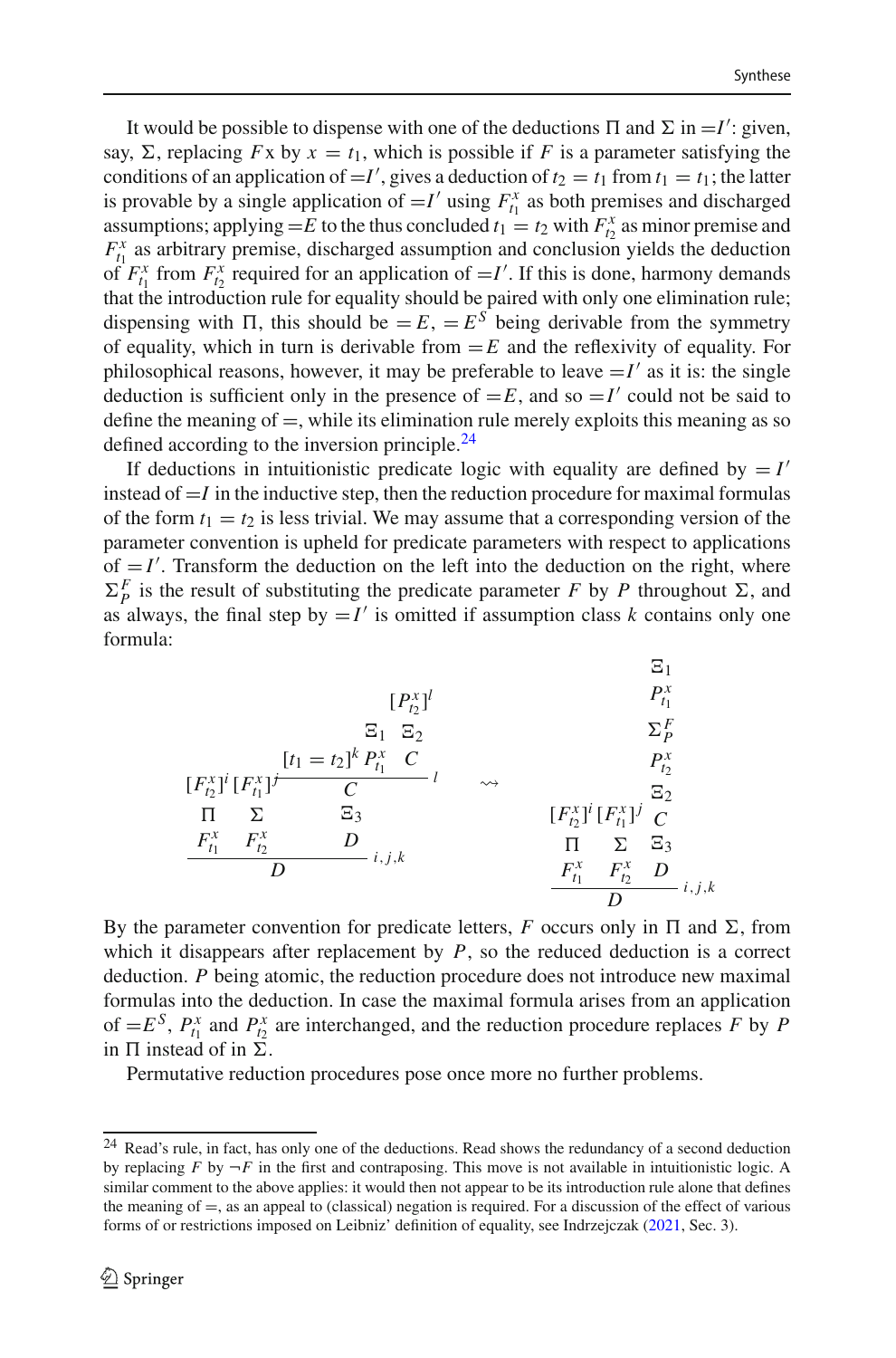**Acknowledgements** I would like to thank the referees for *Synthese* for their thoughtful engagement and suggestions for improvement. The research that lead to the final version of this paper was funded by the Alexander von Humboldt Foundation.

**Open Access** This article is licensed under a Creative Commons Attribution 4.0 International License, which permits use, sharing, adaptation, distribution and reproduction in any medium or format, as long as you give appropriate credit to the original author(s) and the source, provide a link to the Creative Commons licence, and indicate if changes were made. The images or other third party material in this article are included in the article's Creative Commons licence, unless indicated otherwise in a credit line to the material. If material is not included in the article's Creative Commons licence and your intended use is not permitted by statutory regulation or exceeds the permitted use, you will need to obtain permission directly from the copyright holder. To view a copy of this licence, visit [http://creativecommons.org/licenses/by/4.0/.](http://creativecommons.org/licenses/by/4.0/)

# **References**

- <span id="page-24-1"></span>Dummett, M. (1978). The philosophical basis of intuitionistic logic. In *Truth and other enigmas* (pp. 215– 247). Duckworth.
- <span id="page-24-2"></span>Dummett, M. (1993). *The logical basis of metaphysics*. Harvard University Press.
- <span id="page-24-0"></span>Gentzen, G. (1934). Untersuchungen über das logische Schließen. *Mathematische Zeitschrift, 39*(176–210), 405–431.
- <span id="page-24-23"></span>Indrzejczak, A. (2021). A novel approach to equality. *Synthese* (online first). [https://doi.org/10.1007/](https://doi.org/10.1007/s11229-020-03000-8) [s11229-020-03000-8.](https://doi.org/10.1007/s11229-020-03000-8)
- <span id="page-24-8"></span>Kürbis, N. (2015a). Proof-theoretic semantics, a problem with negation and prospects for modality. *The Journal of Philosophical Logic, 44*, 713–727.
- <span id="page-24-20"></span>Kürbis, N. (2015b). What is wrong with classical negation? *Grazer Philosophische Studien, 92*(1), 51–85.
- <span id="page-24-21"></span>Kürbis, N. (2019a). An argument for minimal logic. *Dialectica, 73*(1–2), 31–62.
- <span id="page-24-14"></span>Kürbis, N. (2019b). *Proof and falsity. A logical investigation*. Cambridge University Press.
- <span id="page-24-17"></span>Kürbis, N. (2021). Normalisation and subformula property for a system of classical logic with tarski's rule. *Archive for Mathematical Logic* (online first). [https://doi.org/10.1007/s00153-021-00775-6.](https://doi.org/10.1007/s00153-021-00775-6)
- <span id="page-24-16"></span>Milne, P. (2010). Subformula and separation properties in natural deduction via small Kripke models. *Review of Symbolic Logic, 3*(2), 175–227.
- <span id="page-24-15"></span>Milne, P. (2015). Inversion principles and introduction rules. In H. Wansing (Ed.), *Dag Prawitz on Proofs and Meaning* (pp. 189–224). Springer.
- <span id="page-24-18"></span>Moriconi, E., & Tesconi, L. (2008). On inversion principles. *History and Philosophy of Logic, 29*(2), 103–113.
- <span id="page-24-9"></span>Negri, S., & von Plato, J. (2001). *Structural proof theory*. Cambridge University Press.
- <span id="page-24-19"></span>Parigot, M. (1992). Free deduction: An analysis of "computations" in classical logic. In A. Voronkov (Ed.), *Logic programming.* Springer.
- <span id="page-24-3"></span>Prawitz, D. (1965). *Natural deduction*. Almqvist and Wiksell.
- <span id="page-24-4"></span>Prawitz, D. (1971). Ideas and results in proof theory. In J. Fenstad (Ed.), *Proceedings of the 2nd Scandinavian logic symposium*. North Holland.
- <span id="page-24-5"></span>Prawitz, D. (2006). Meaning approached via proofs. *Synthese, 148*, 507–524.
- <span id="page-24-6"></span>Prawitz, D. (2007). Pragmatist and verificationist theories of meaning. In R. Auxier & L. Hahn (Eds.), *The philosophy of Michael Dummett* (pp. 455–481). Chicago: Open Court.

<span id="page-24-12"></span>Raggio, A. R. (1965). Gentzen's Hauptsatz for the systems NI and NK. *Logique et Analyse, 8*(30), 91–100. Read, S. (2004). Identity and harmony. *Analysis, 64*(2), 113–119.

<span id="page-24-24"></span><span id="page-24-7"></span>Schroeder-Heister, P. (2018). Proof-theoretic semantics. In E. N. Zalta (Ed.), *The Stanford encyclopedia of philosophy*. [https://plato.stanford.edu/archives/spr2018/entries/proof-theoretic-semantics/.](https://plato.stanford.edu/archives/spr2018/entries/proof-theoretic-semantics/)

<span id="page-24-22"></span>Troestra, A., & Schwichtenberg, H. (2000). *Basic proof theory* (2nd ed.). Cambridge University Press.

- <span id="page-24-13"></span>von Plato, J. (2001). Natural deduction with general elimination rules. *Archive for Mathematical Logic, 40*, 541–567.
- <span id="page-24-10"></span>von Plato, J. (2008). Gentzen's proof of normalization for natural deduction. *Bulletin of Symbolic Logic, 14*(2), 240–257.
- <span id="page-24-11"></span>von Plato, J. (Ed.). (2017). *Saved from the cellar. Gerhard Gentzen's shorthand notes on logic and foundations of mathematics*. Springer.